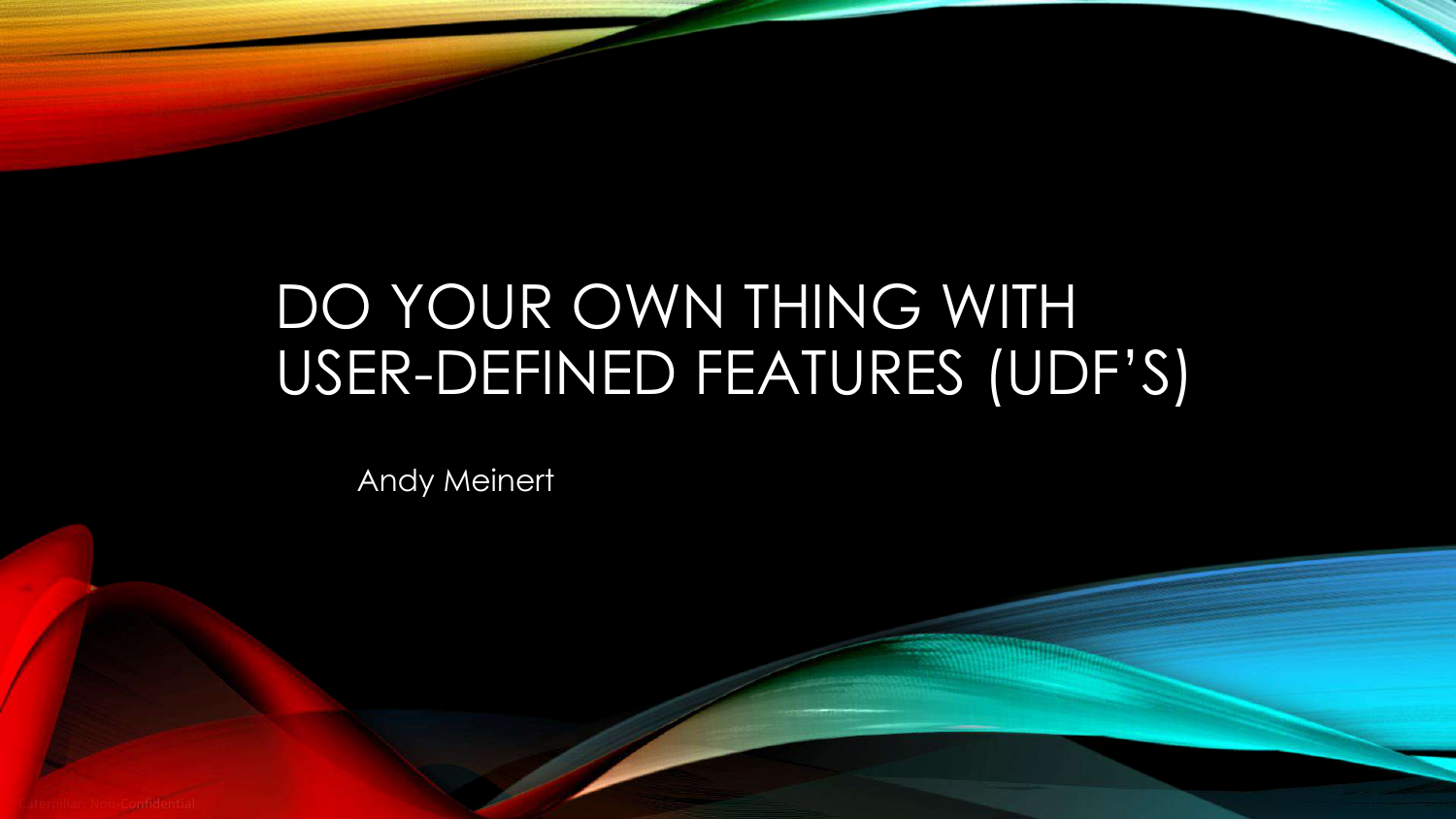# MY HISTORY

- Born/ Raised in Peoria
- BSME 1989 U of Illinois
	- Engineering Co-op NL Industries (2 semesters)
	- Project Engineer Intern GE (2 years)
- Design/Test Engineer Komatsu-Dresser (3 years)
- Pro/E consultant
	- PTC (7 years), Self-employed (2 years), NASCO (3 years)
- Design/Analysis Engineer Leading Edge Engring (1 year)
- Black Belt/Project Leader Caterpillar (12 years)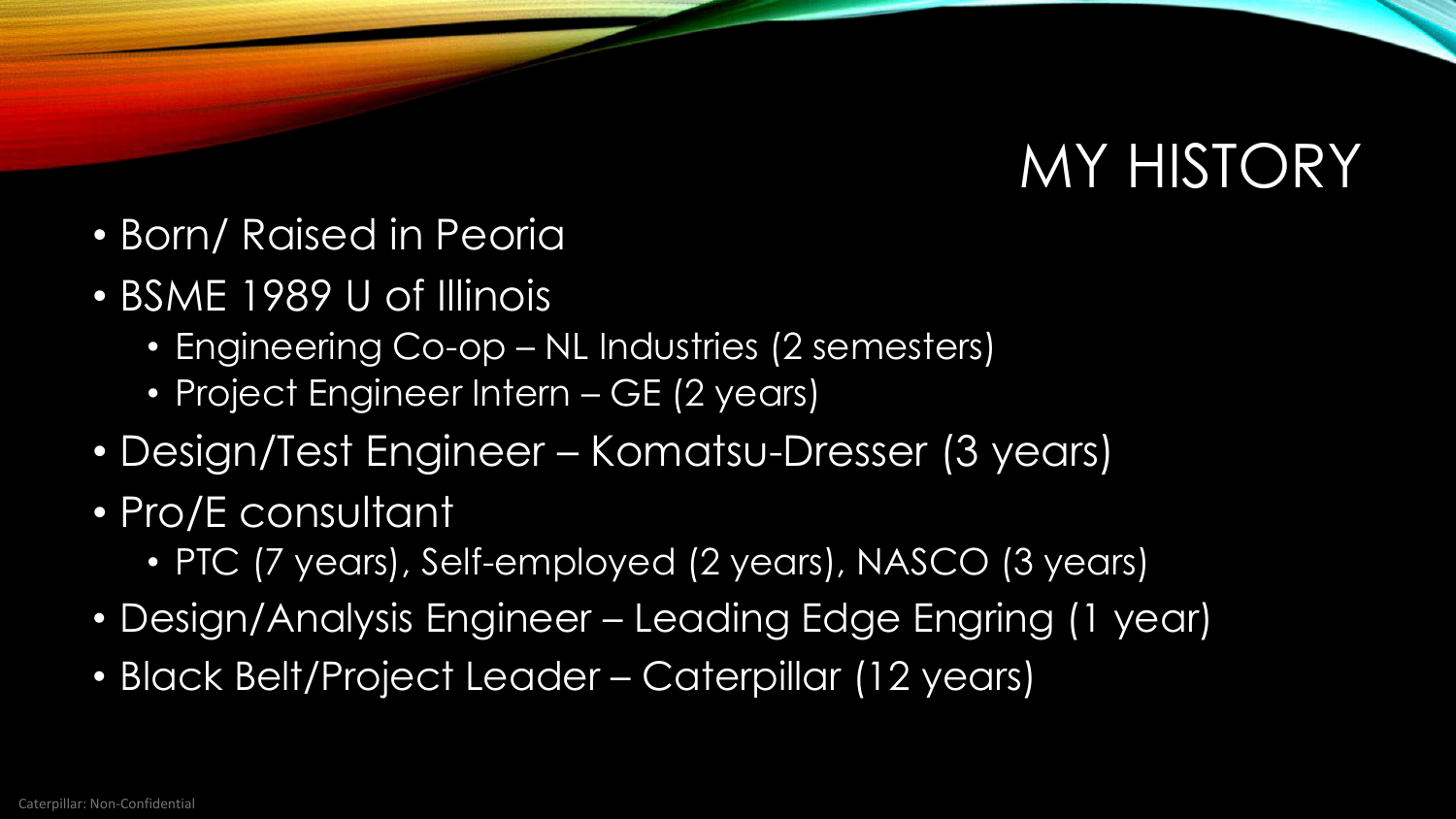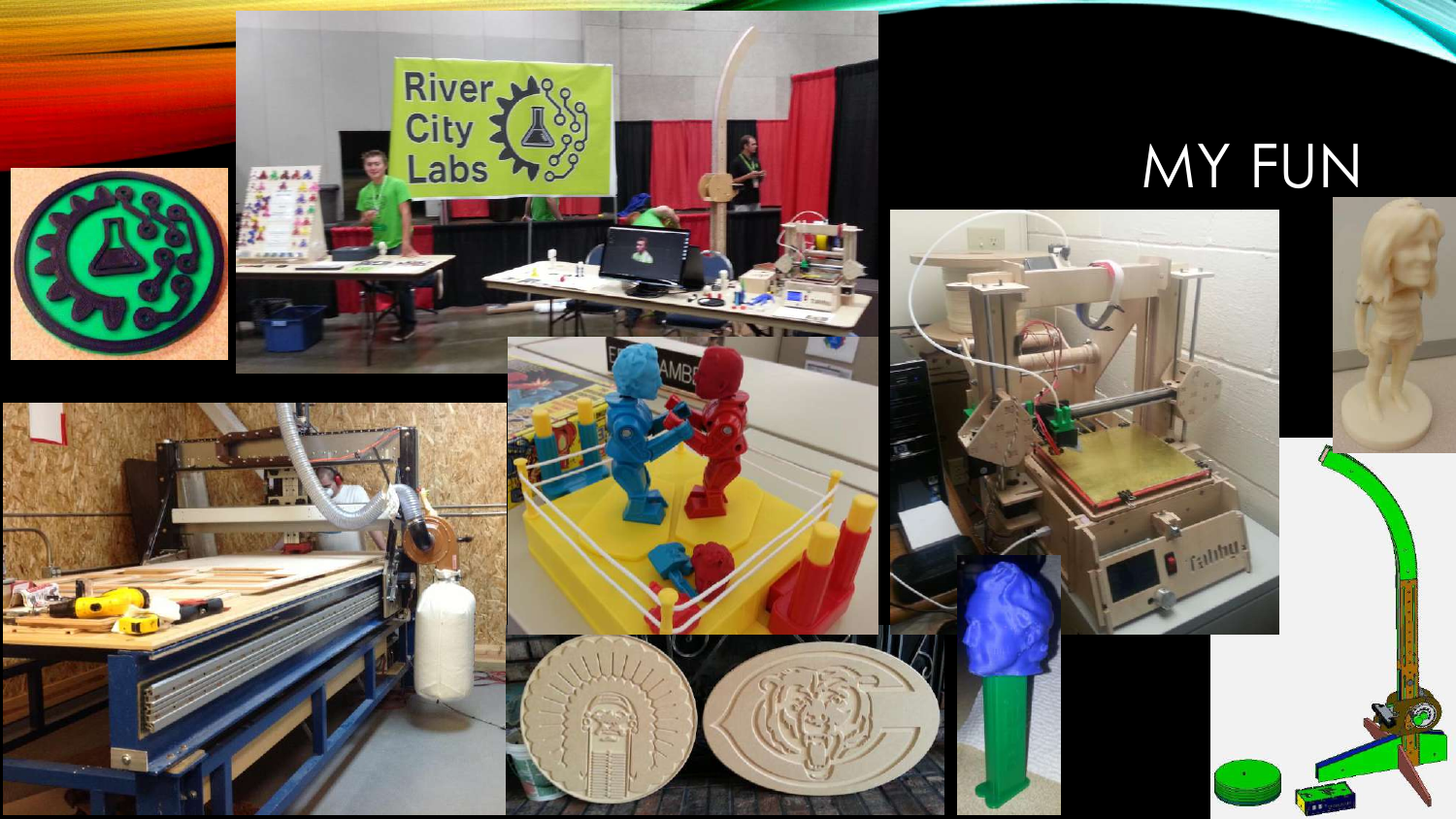# PURPOSE

- 1. To inspire Pro/E users to try a little-understood but powerful tool.
- 2. To help you get off to a good start doing so.
- 3. To send you home with something useful.
- 4. To amuse myself and get away from work for a while.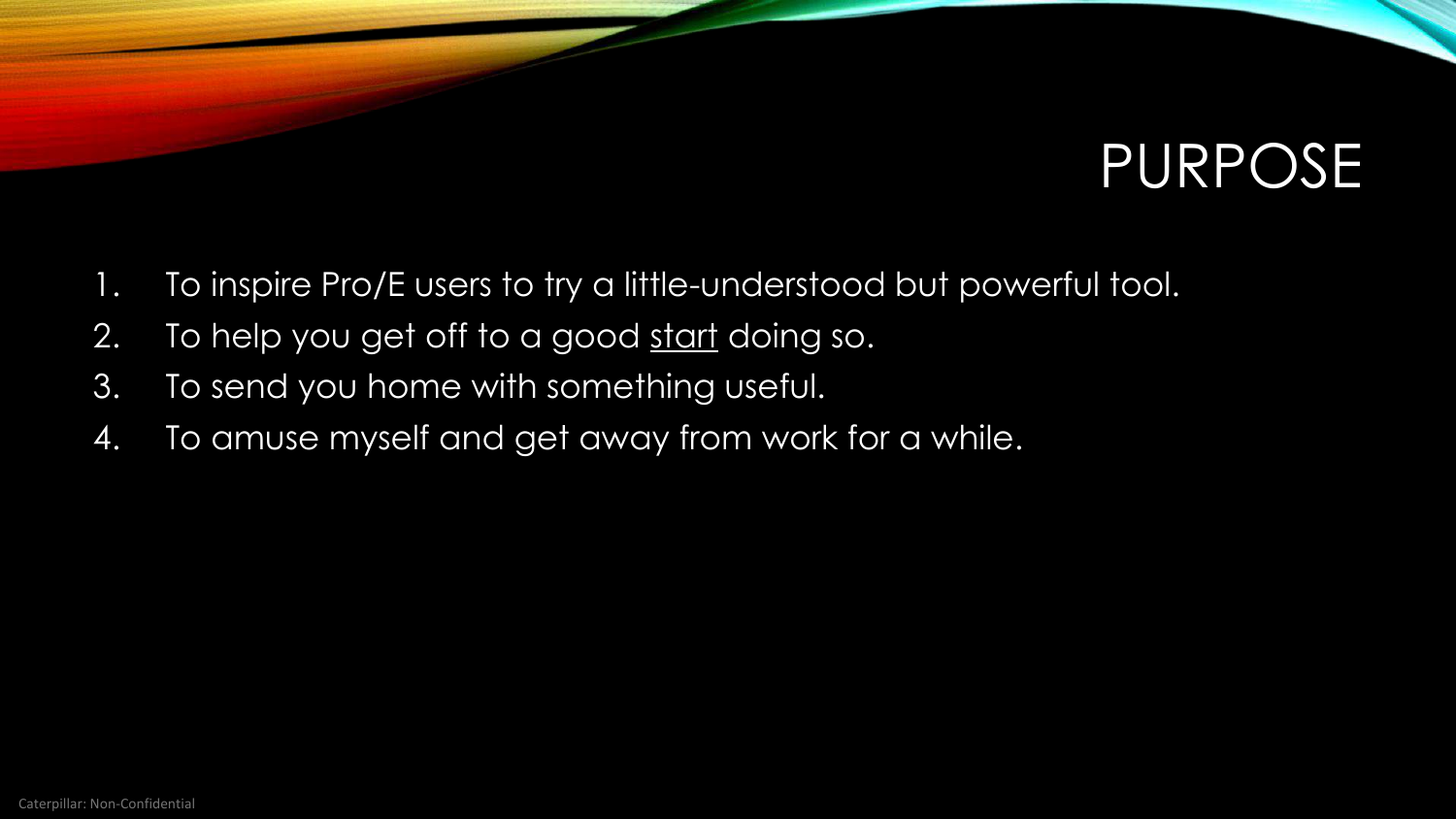

# WHAT IS A FEATURE?

Feature:



- A discreet package of information whose purpose is to combine with others to build a model and which is only useful within the context of the model.
- The most essential level of knowledge that the model contains.
- The tools that generate geometry.







HO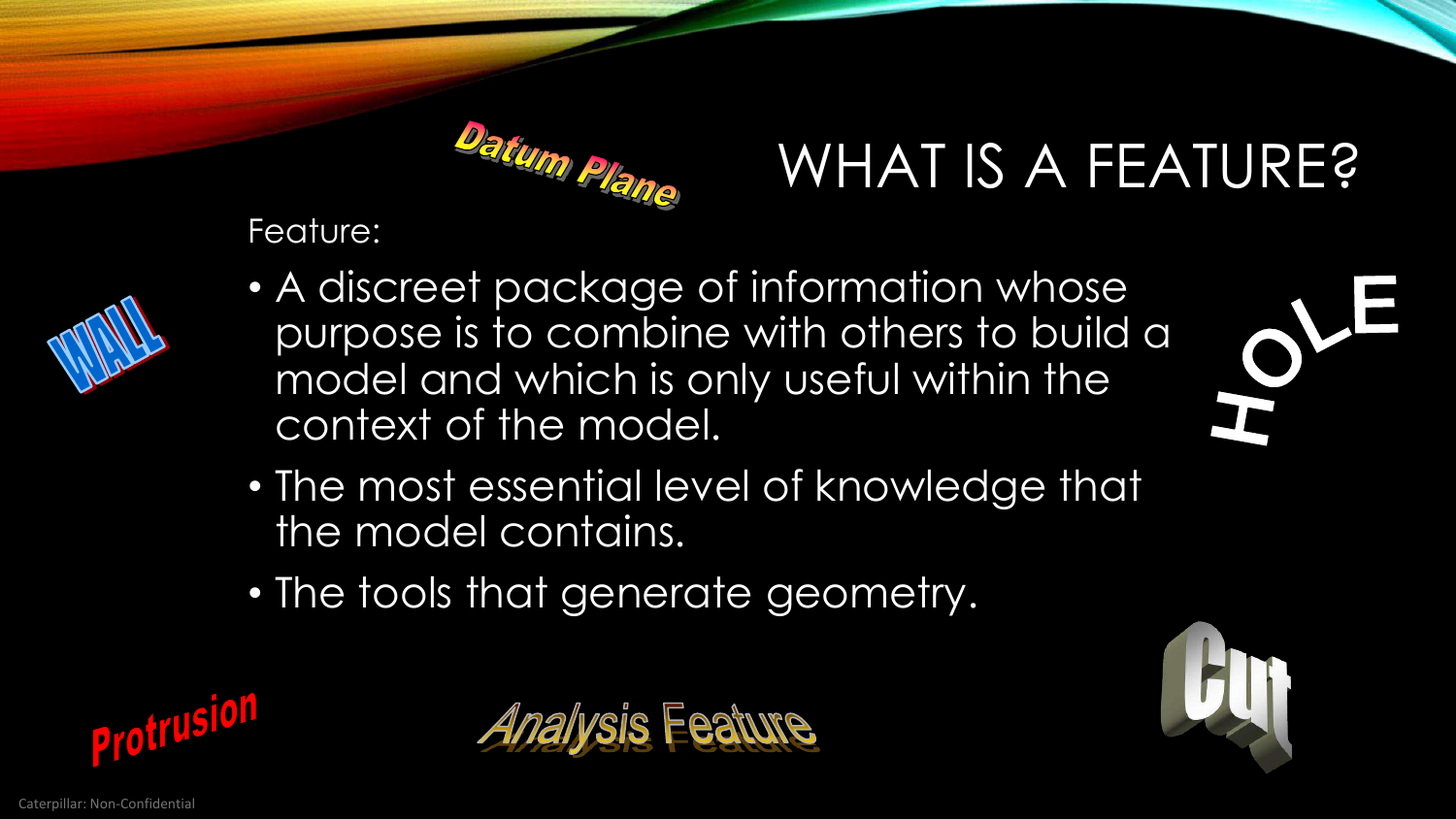# FEATURES CONTAIN

- mathematical algorithms
- references to other features
- Parameters (dimensions)
- definitions of geometry elements

|                        |                                     |                               |             |                |  | $\mathbb{R}^n$<br><b>PART NAME: BASE_FOAM</b> |                                                |                                        |  |                        |   |                        |
|------------------------|-------------------------------------|-------------------------------|-------------|----------------|--|-----------------------------------------------|------------------------------------------------|----------------------------------------|--|------------------------|---|------------------------|
|                        | Ð<br><b>FEATURE NUMBER: 7</b>       |                               |             |                |  |                                               |                                                |                                        |  |                        |   |                        |
|                        | <b>INTERNAL FEATURE ID: 5104</b>    |                               |             |                |  |                                               |                                                |                                        |  |                        |   |                        |
|                        | <b>FEATURE NAME: MOTOR_CUTS</b>     |                               |             |                |  | <b>FEATURE'S DIMENSIONS:</b>                  |                                                |                                        |  |                        |   |                        |
| <b>Parents</b>         |                                     |                               |             |                |  |                                               |                                                | Dimension ID                           |  | <b>Dimension Value</b> | ₹ | <b>Displayed Value</b> |
| No.                    |                                     | <b>Name</b>                   |             | ID             |  | <b>Actions</b>                                |                                                | d1002                                  |  | $1.75(0.1,-0.1)$       |   | 1.8                    |
| $\overline{2}$<br>4    |                                     | BASE_Z<br><b>BASE Y</b>       |             | 25<br>32       |  | $\mathbb{A}^*$<br>$\Delta^+$                  | $\overline{\mathbf{r}}$<br>$\Box^{\mathbf{B}}$ | sep_dist                               |  | 23.8702 (0.1, -0.1)    |   | 23.9                   |
| 5                      |                                     | Extrude 1                     |             | 3824           |  | $\mathbb{A}^*$                                | $\overline{\mathbf{C}}$                        | d1011                                  |  | 13.894 (0.025, -0.025) |   | 13.894                 |
|                        | Feature Element Data - CUT: Extrude |                               |             |                |  |                                               |                                                |                                        |  |                        |   |                        |
| No.<br>[BV             |                                     | <b>Element Name</b>           | <b>Info</b> |                |  |                                               |                                                | <b>Relation Table</b>                  |  |                        |   |                        |
| 1                      |                                     | <b>Feature Name</b>           |             | <b>Defined</b> |  |                                               |                                                | Relation                               |  | Parameter              |   | New Value              |
| $\overline{2}$         |                                     | <b>Extrude Feat type</b>      | Solid       |                |  |                                               |                                                | Part relations driven by this feature: |  |                        |   |                        |
| 3                      | Material                            |                               |             | Remove         |  |                                               |                                                |                                        |  |                        |   |                        |
| $\boldsymbol{\Lambda}$ | Section                             |                               |             | <b>Defined</b> |  |                                               |                                                |                                        |  |                        |   |                        |
|                        |                                     | Caterpillar: Non-Confidential |             |                |  |                                               |                                                |                                        |  |                        |   |                        |

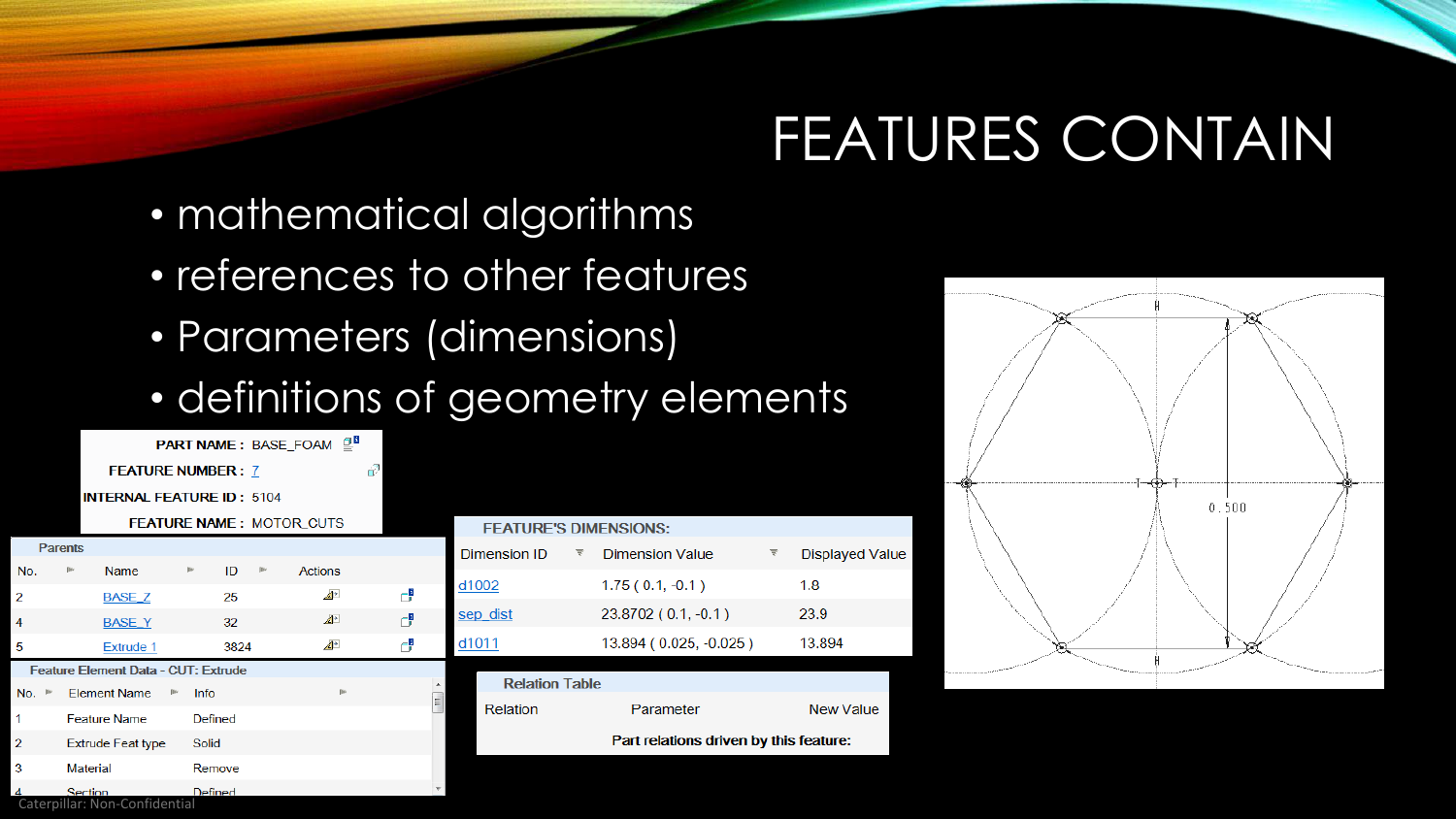# FEATURES: THE ANALOGY

Features are like the individual instructions you provide when telling someone how to get somewhere

• Have order, references, parameters, actions, directions

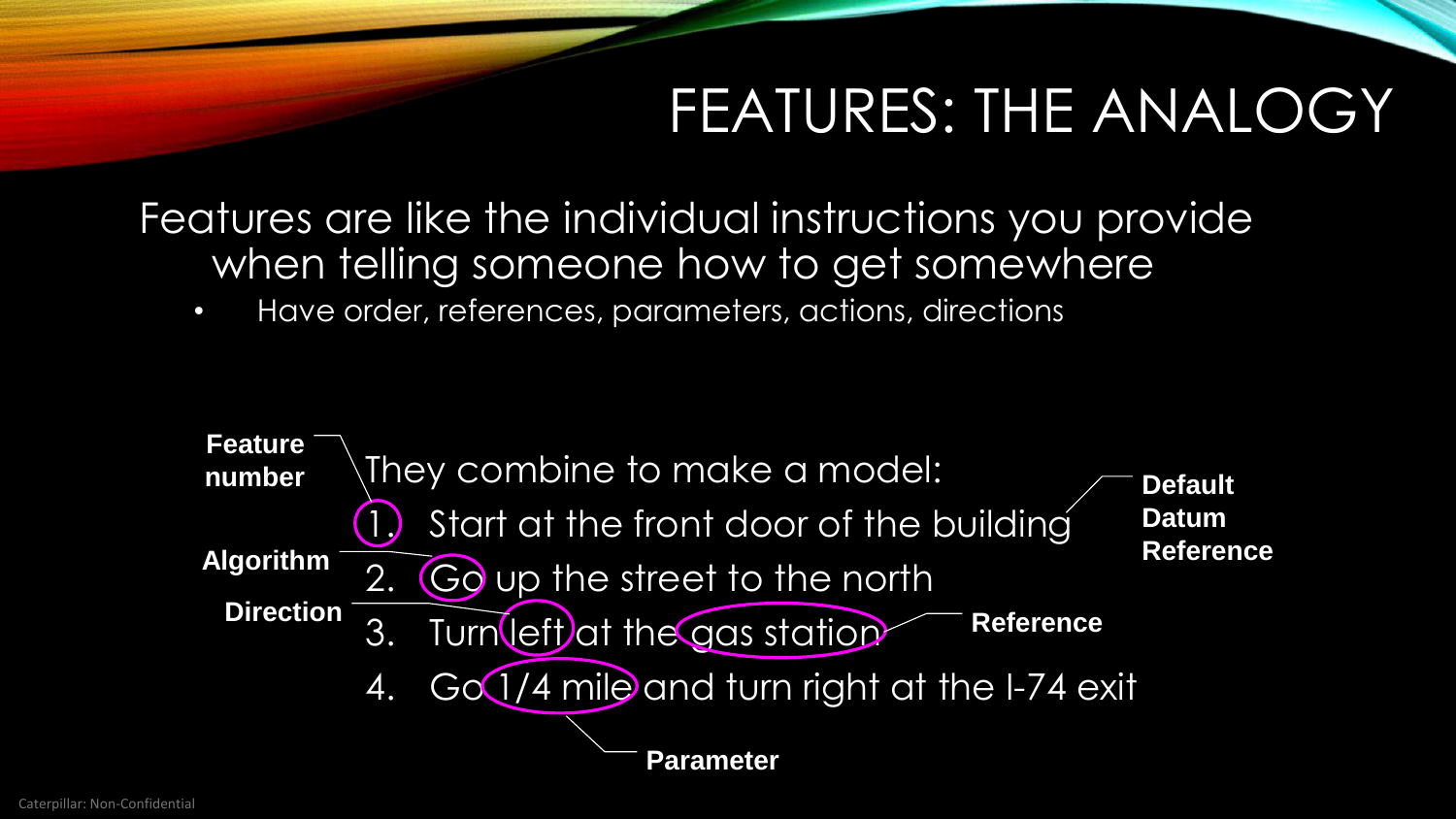# USER-DEFINED FEATURE

Definition: one or more features that a user has defined and then saved to the disk for reuse later

> UDF's turn complex features into pick and place features

UDF's are considered "groups." They are groups of features that you find useful to reuse together.

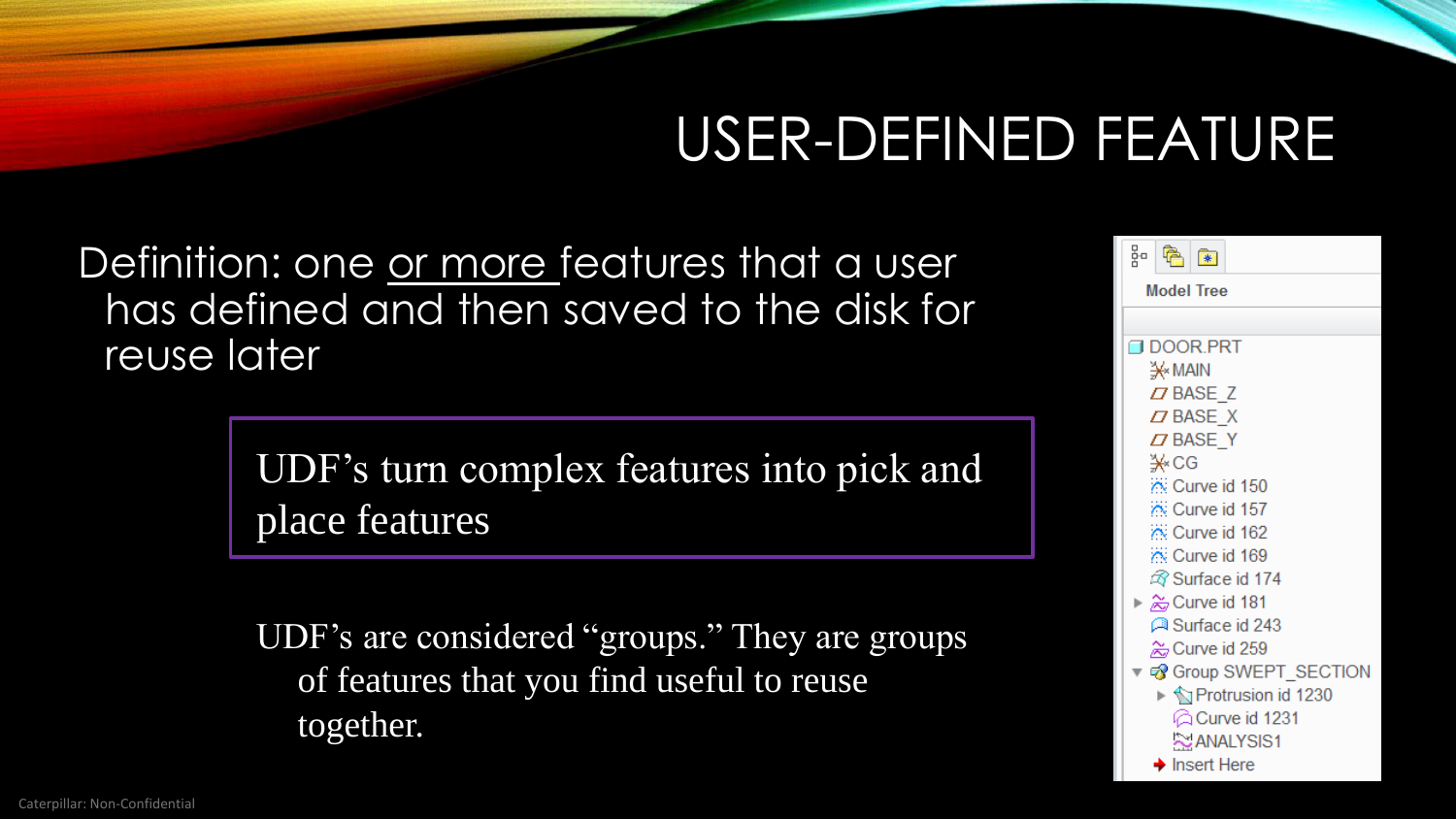#### UDF ANALOGY

Like in Windows editors you can copy a line of instructions to the clip board and then reuse it by pasting into a document later

| <sup>2</sup> C: VAndy VUDF_examples                            |                             |        |                 |  |  |  |  |  |  |  |  |
|----------------------------------------------------------------|-----------------------------|--------|-----------------|--|--|--|--|--|--|--|--|
| Edit<br>File<br>Favorites<br>Tools<br>View<br><b>Help</b>      |                             |        |                 |  |  |  |  |  |  |  |  |
| m.<br>Search<br>Back -<br>Folders                              |                             |        |                 |  |  |  |  |  |  |  |  |
| $\Rightarrow$ Go<br><b>Address</b><br>C:\Andy\UDF_examples     |                             |        |                 |  |  |  |  |  |  |  |  |
| ×<br>Folders                                                   | Name<br>人                   | Size   | Type            |  |  |  |  |  |  |  |  |
| UDF examples                                                   | bolt_nut_washer.gph.1       | 19 KB  | Pro/ENGINEER Ve |  |  |  |  |  |  |  |  |
| KП<br>expenses.zip                                             | door.prt.6                  | 192 KB | Pro/ENGINEER Ve |  |  |  |  |  |  |  |  |
| NASCOPresenTemplate.zip                                        | $\sum$ sign.gph.1           | 25 KB  | Pro/ENGINEER Ve |  |  |  |  |  |  |  |  |
| TPPINST 5 04 98.zip<br>BП                                      | Sign_gp.prt.1               | 38 KB  | Pro/ENGINEER Ve |  |  |  |  |  |  |  |  |
| AOL Instant Messenger                                          | Spring.gph.1                | 24 KB  | Pro/ENGINEER Ve |  |  |  |  |  |  |  |  |
| ▣<br>aolextras                                                 | $Q$ spring.prt.1            | 43 KB  | Pro/ENGINEER Ve |  |  |  |  |  |  |  |  |
| 国<br>Demo                                                      | spring_gp.prt.1             | 43 KB  | Pro/ENGINEER Ve |  |  |  |  |  |  |  |  |
| Œ<br>Documents and Settings                                    | Swept_section.gph.4         | 27 KB  | Pro/ENGINEER Ve |  |  |  |  |  |  |  |  |
| flexim                                                         | swept_section_example.prt.2 | 47 KB  | 2 File          |  |  |  |  |  |  |  |  |
| Œ<br>graphiclib                                                | swept_section_gp.prt.2      | 38 KB  | 2 File          |  |  |  |  |  |  |  |  |
| Install CompuServe2000                                         | test_flex_spring.asm.2<br>и | 31 KB  | 2 File          |  |  |  |  |  |  |  |  |
| ∢<br>⋟<br><b>TITLE</b>                                         | ШI                          |        |                 |  |  |  |  |  |  |  |  |
| 14 objects (Disk free space: 5.69 GB)<br>622 KB<br>My Computer |                             |        |                 |  |  |  |  |  |  |  |  |

Except the UDF is saved in a file. It doesn't go away when you shut down, etc.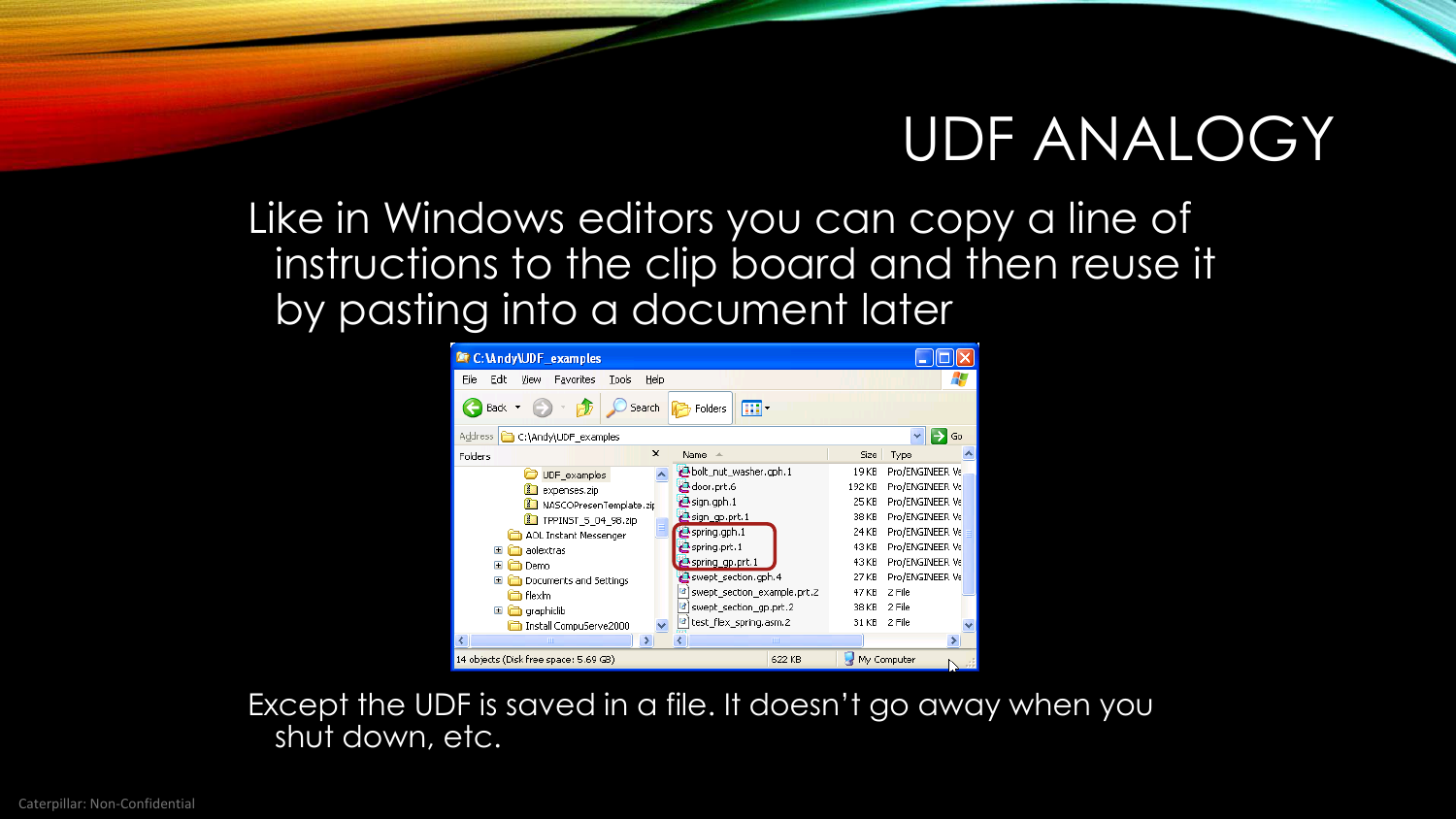#### BEHAVIOR

When you use ("Paste") a UDF in a model, the UDF acts based on its context:

- References
- Parameters

You do not necessarily get the identical geometry as when you originally defined it, you get the same intent/knowledge.

The UDF can not be opened on its own. It is only meaningful within a model.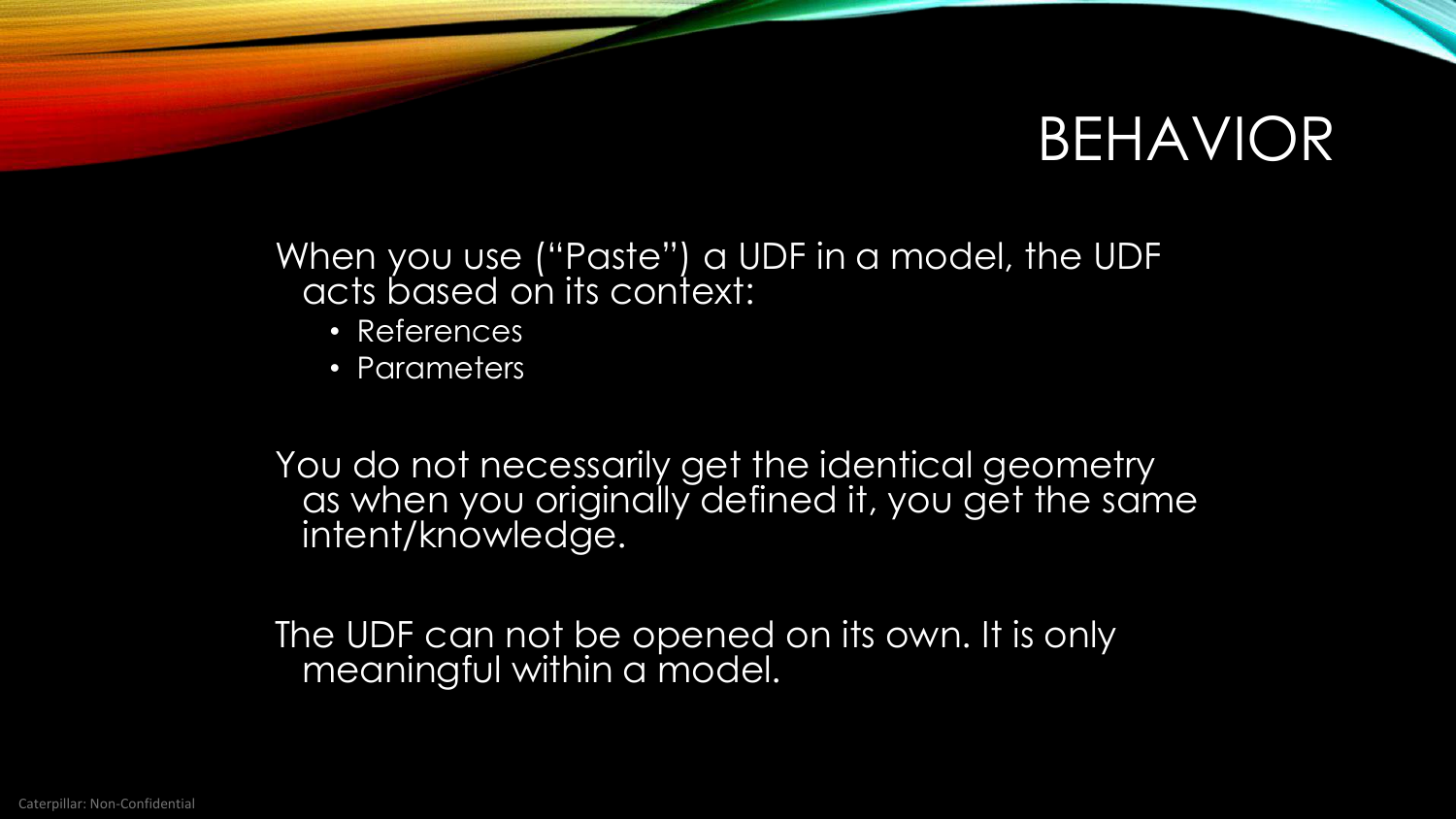# BEHAVIOR

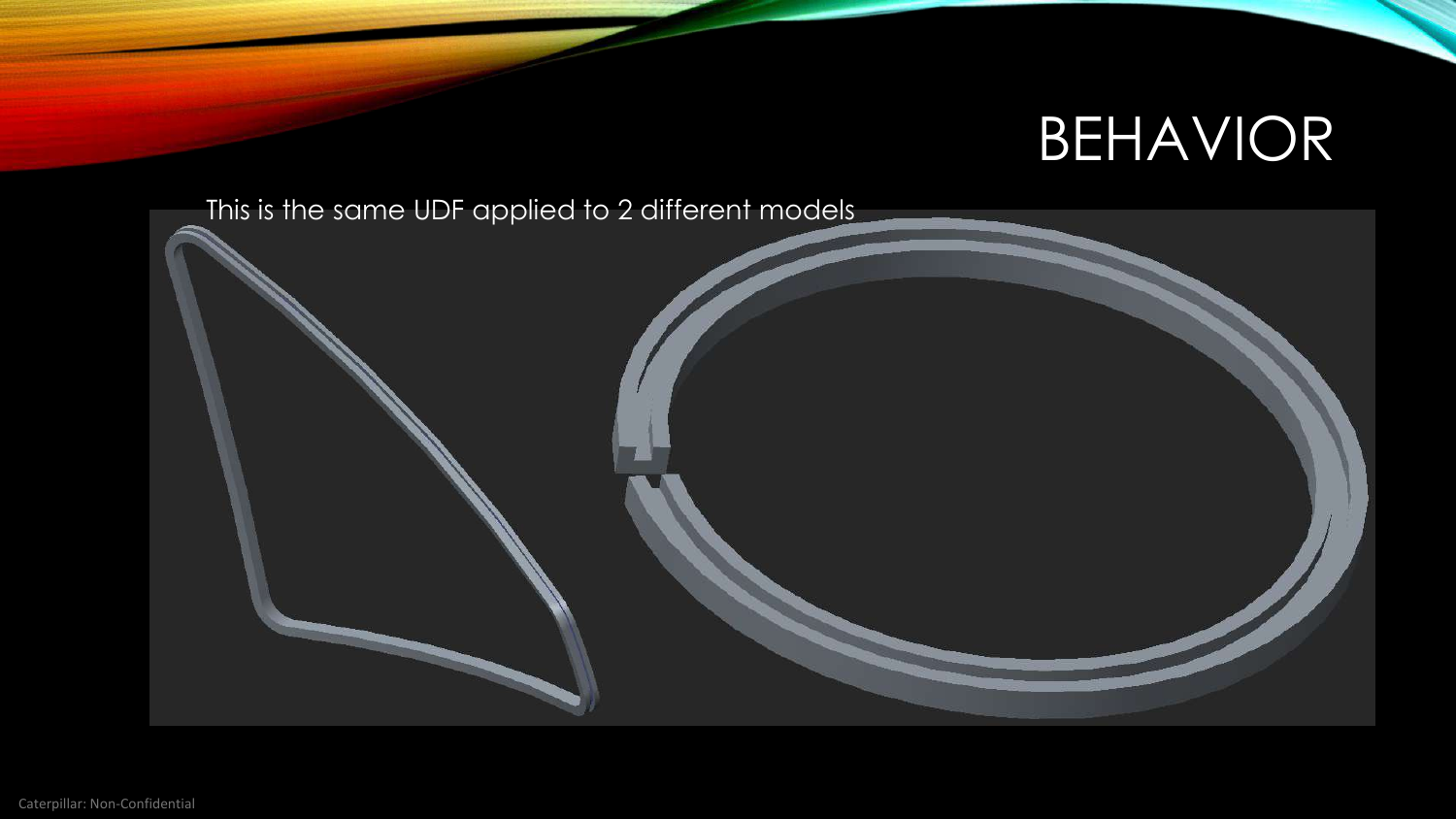- 1. Identify the need<br> **PROCESS**
- 2. Design the UDF
- 3. Create a special part for defining the UDF
- 4. Create the features
- 5. Define the UDF (Tools, UDF Library, Create)
	- a. Name
	- b. Features to include
	- c. Prompts
	- d. Variable dimensions, parameters and elements
	- e. Family Table
- 6. Use the UDF in models (Model, User-Defined Feature)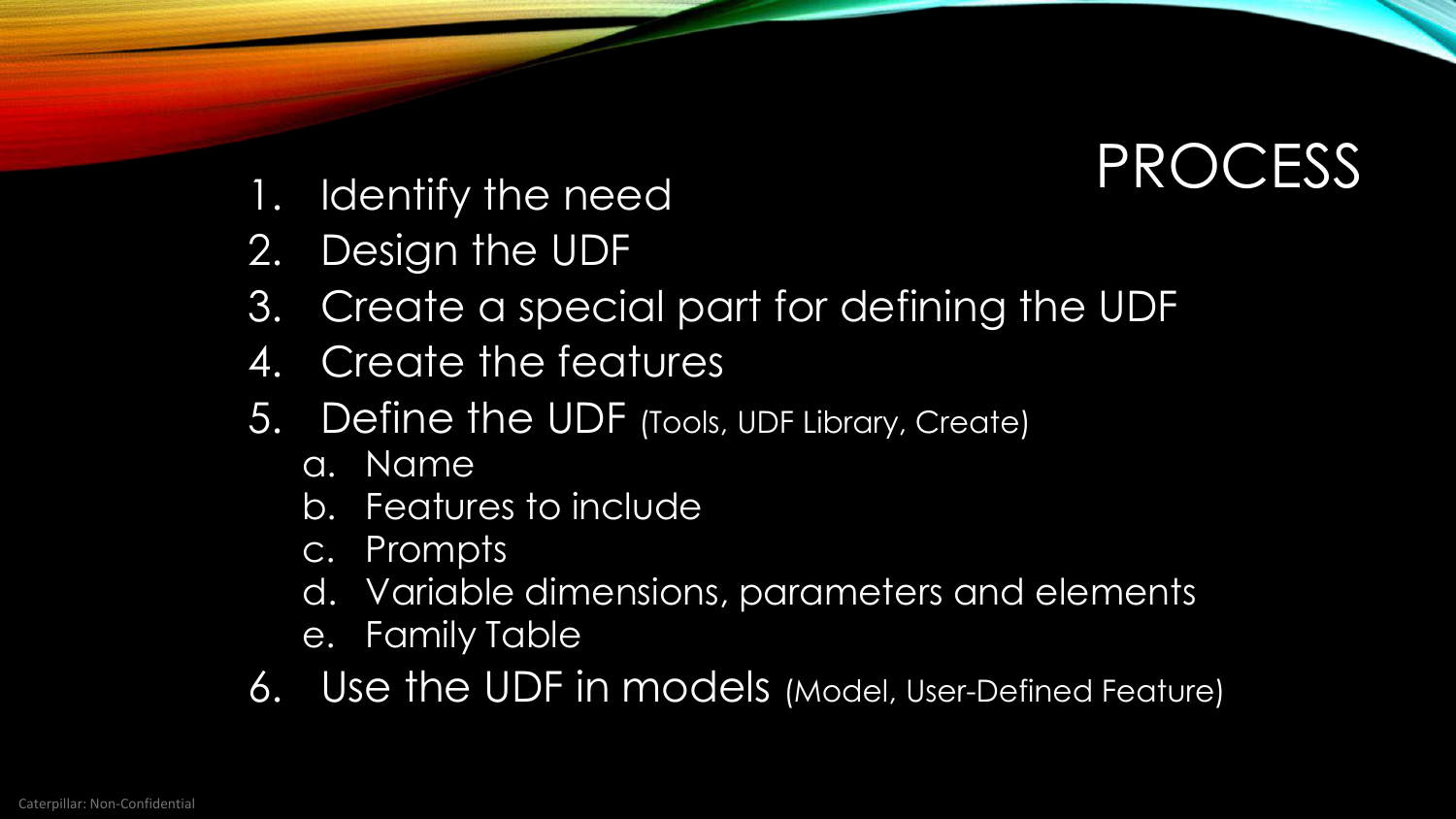## MENU PICKS – DEFINE THE UDF



| × |          |
|---|----------|
|   |          |
|   |          |
|   | UDE name |
|   | holes    |
|   |          |
|   |          |
|   |          |
|   |          |

 $[QUIT]$ :

**Info** 

Preview

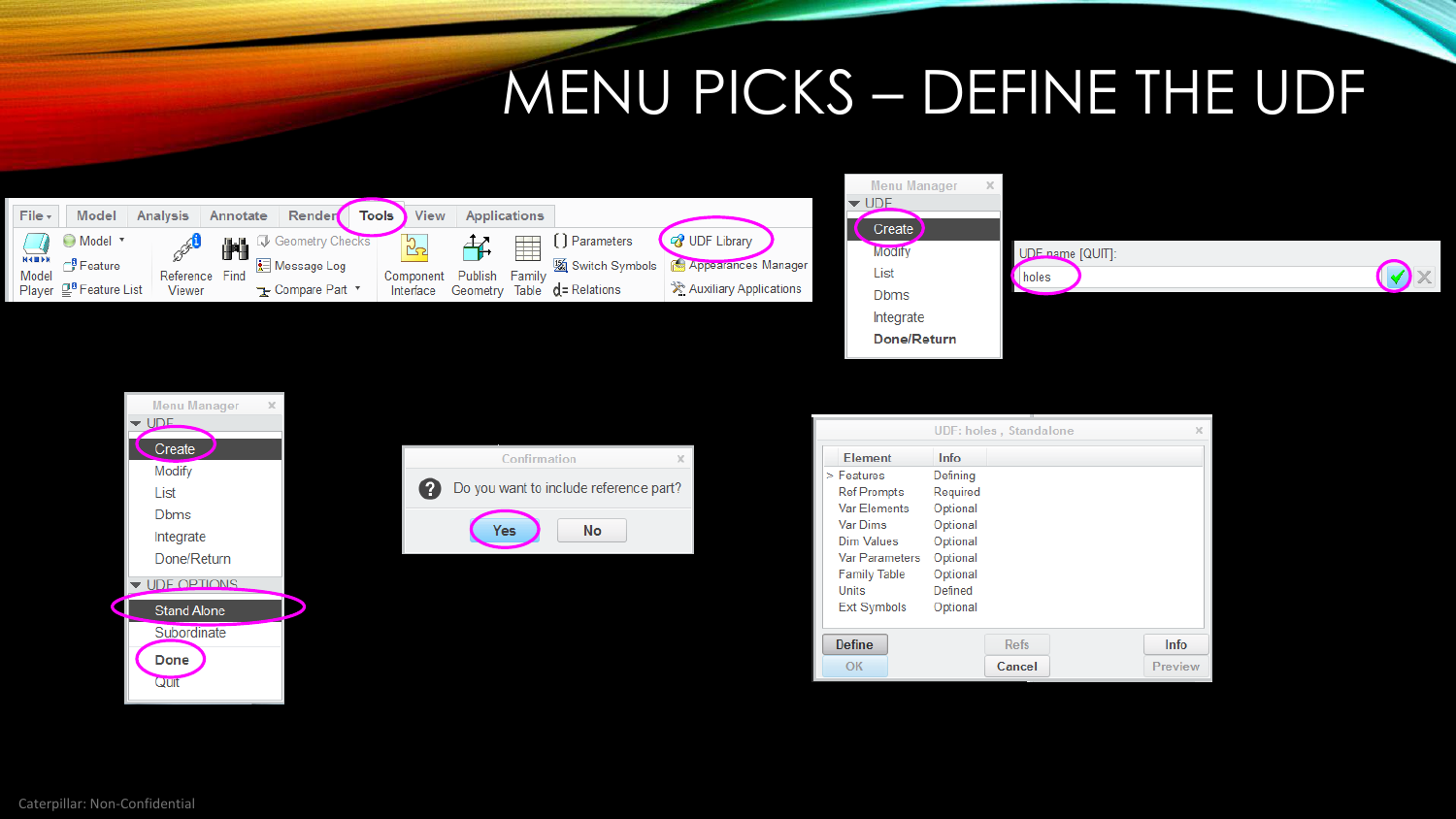# MENU PICKS - USE THE UDF

Feat #  $|0$ 

of 1

|                                               |                                                              |                                                    | <b>Insert User-Defined Feature</b>           |                                                    |                                       |  |  |
|-----------------------------------------------|--------------------------------------------------------------|----------------------------------------------------|----------------------------------------------|----------------------------------------------------|---------------------------------------|--|--|
| Analysis<br><b>Model</b><br>Annotate          | R <sub>0</sub>                                               |                                                    | Make features dependent on dimensions of UDF |                                                    |                                       |  |  |
| lle Copy<br><b>&amp;</b> User-Defined Feature |                                                              | Advanced reference configuration                   |                                              |                                                    | <b>User Defined Feature Placement</b> |  |  |
| <b>F</b> Copy Geometry<br>■ Paste ▼           |                                                              | View source model                                  |                                              |                                                    |                                       |  |  |
| Shrinkwrap<br>X Delete ▼                      |                                                              |                                                    | OK<br>Cancel                                 | Placement Variables Options Adjustments Properties |                                       |  |  |
|                                               |                                                              |                                                    |                                              | References of Original Features                    | References of UDF Features            |  |  |
|                                               |                                                              |                                                    |                                              | 1. SURFACE                                         | ● Select 1 item                       |  |  |
|                                               |                                                              |                                                    |                                              | 2. SURFACE                                         |                                       |  |  |
|                                               |                                                              |                                                    |                                              | 3. SURFACE                                         | face plane                            |  |  |
|                                               | Open                                                         | $\blacktriangleright$ $\blacktriangleright$ Search |                                              |                                                    |                                       |  |  |
| ← → File + Group Directory                    |                                                              |                                                    |                                              |                                                    |                                       |  |  |
| <b>Diganize v</b> iii Views v n Tools v       |                                                              | Ŋ.                                                 |                                              |                                                    | Used By:                              |  |  |
| <b>Common Folders</b><br>In Session           | outed_corner_relief.gph                                      |                                                    |                                              |                                                    | ROUTED_CORNER                         |  |  |
| Desktop                                       |                                                              |                                                    |                                              |                                                    |                                       |  |  |
| My Documents                                  |                                                              |                                                    |                                              |                                                    |                                       |  |  |
| e001631771                                    |                                                              |                                                    |                                              |                                                    |                                       |  |  |
| Working Directory                             |                                                              |                                                    |                                              |                                                    |                                       |  |  |
| Network Neighborhood                          |                                                              |                                                    |                                              |                                                    |                                       |  |  |
| <b>Filt</b> Pro/Library                       |                                                              |                                                    |                                              |                                                    |                                       |  |  |
| <b>E</b> Templates                            |                                                              |                                                    |                                              |                                                    |                                       |  |  |
| <b>Group Directory</b>                        |                                                              |                                                    |                                              |                                                    |                                       |  |  |
| Favorites                                     | File name: routed_corner_relief.gph Date modified: 17-Jan-18 | $Preview -$                                        |                                              |                                                    |                                       |  |  |
|                                               | File name: routed_corner_relief.gph                          | Type Group (*.gph)<br>$\overline{\mathbf{v}}$      |                                              |                                                    |                                       |  |  |
| ▶ Folder Tree                                 |                                                              | Open<br>Cancel                                     |                                              |                                                    |                                       |  |  |
|                                               |                                                              |                                                    |                                              | $\blacktriangleright$<br>м<br>⊪                    | Auto Regeneration                     |  |  |

Succeeded

✓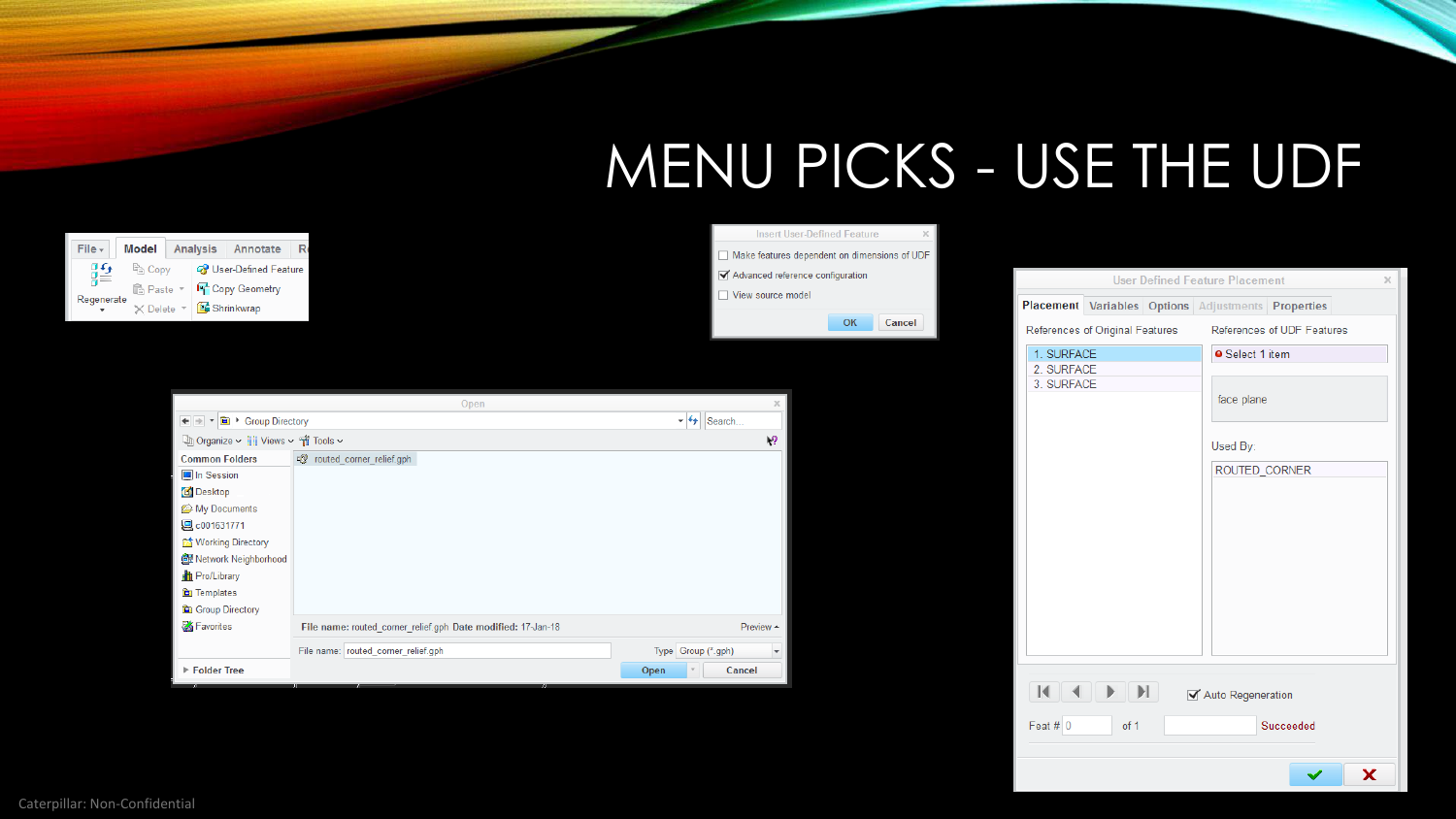Create a separate part for defining the UDF rather than using a regular part.

- Single cube, cylinder, wall is best as a base
- Helps keep you from picking extra references
- Lets you define specific or generic features that you need
- Small easy model to save on the disk and reference later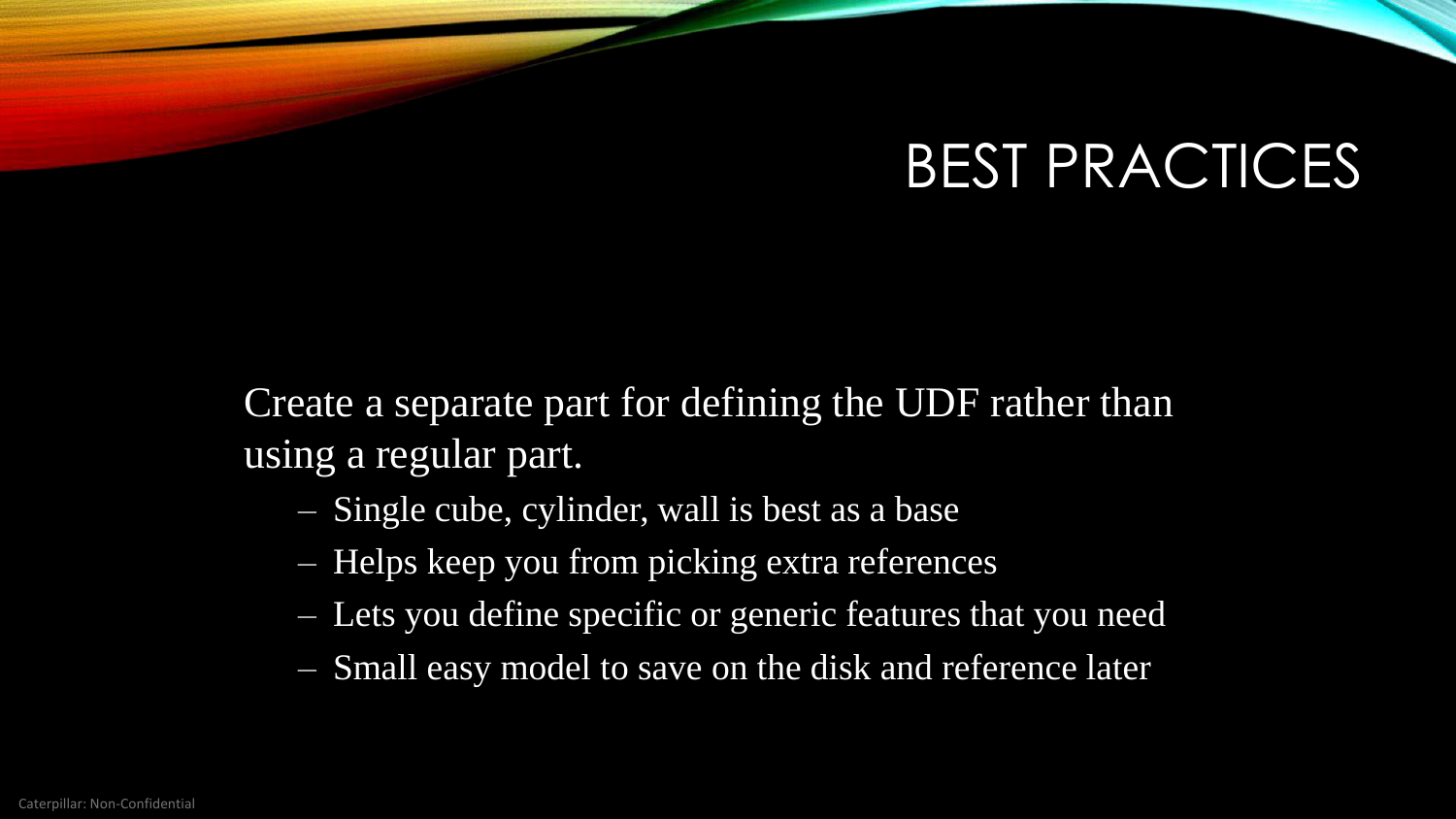$BASE_$ 

Only create the features you need for the UDF so you can avoid unnecessary relationships

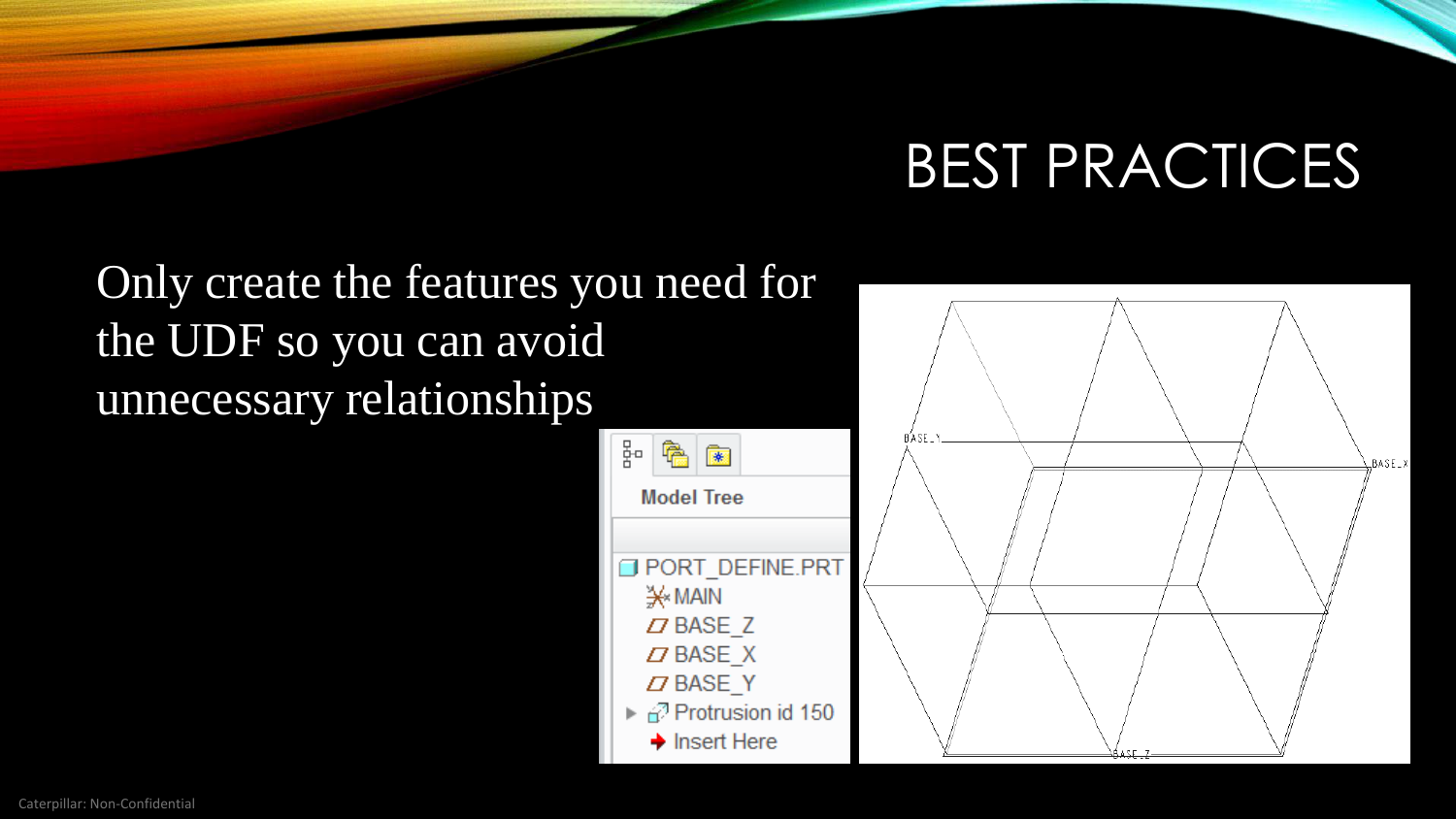When appropriate, use the same references for each feature and tell Pro/E to only prompt for them once, not multiple times

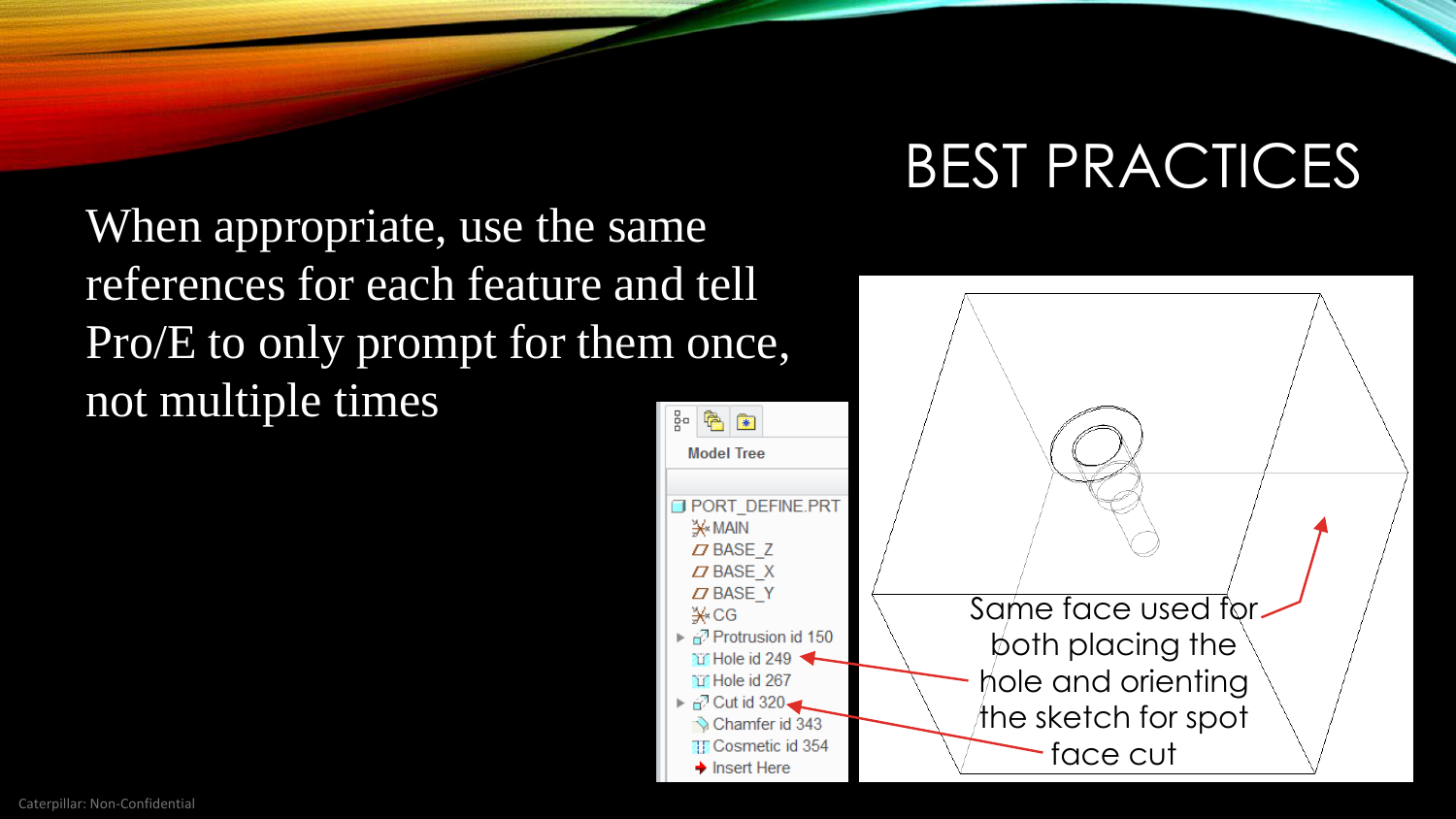Save the part with UDF when prompted

- allows for adding more features/capabilities to UDF
- Can show original refs when placing UDF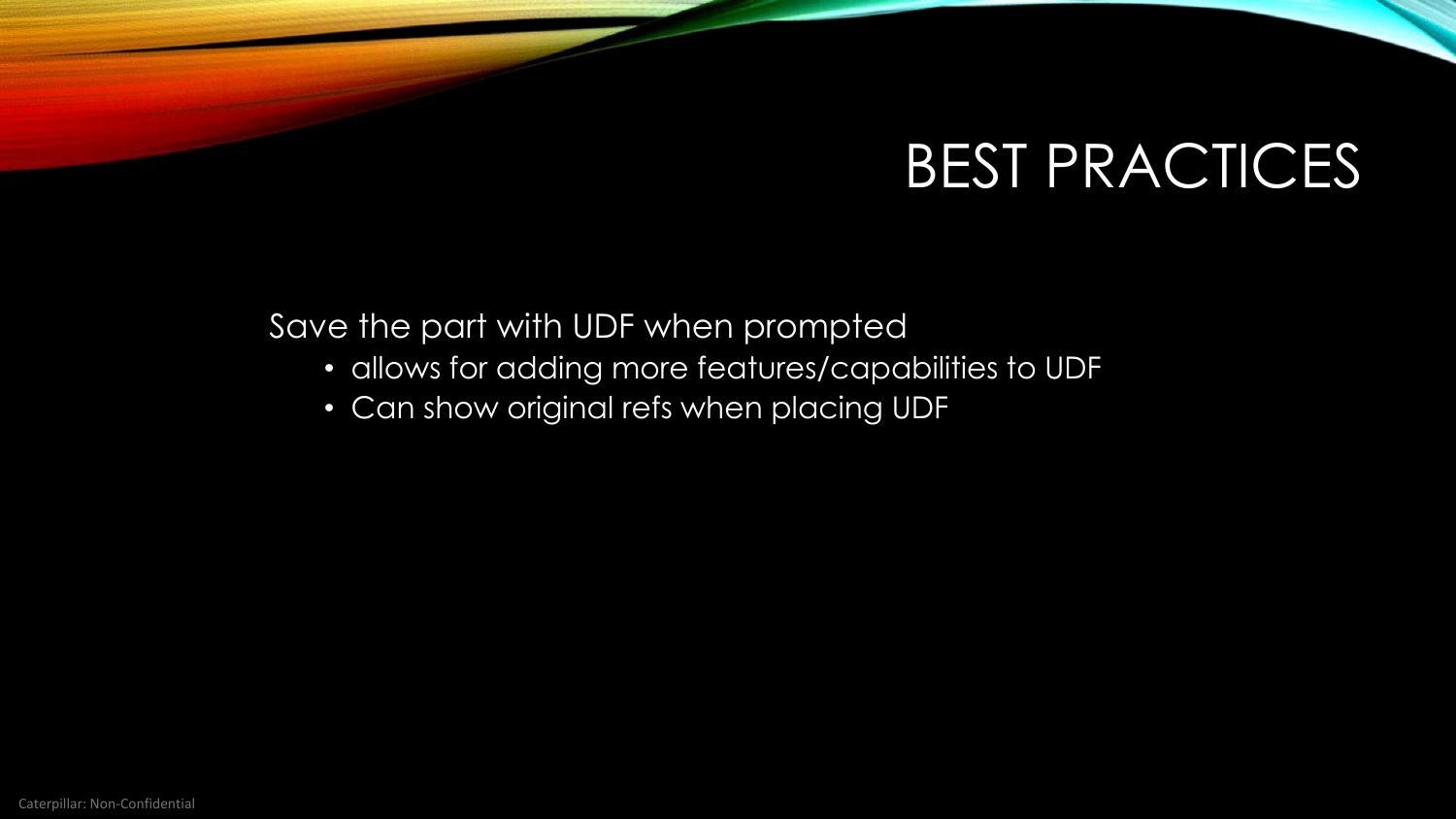- Use descriptive prompts
	- "placement plane," "horizontal reference plane," "x-dim reference"
- Write feature relations, not part relations
- Make them Independent and stand-alone, not subordinate and UDF-driven unless absolutely necessary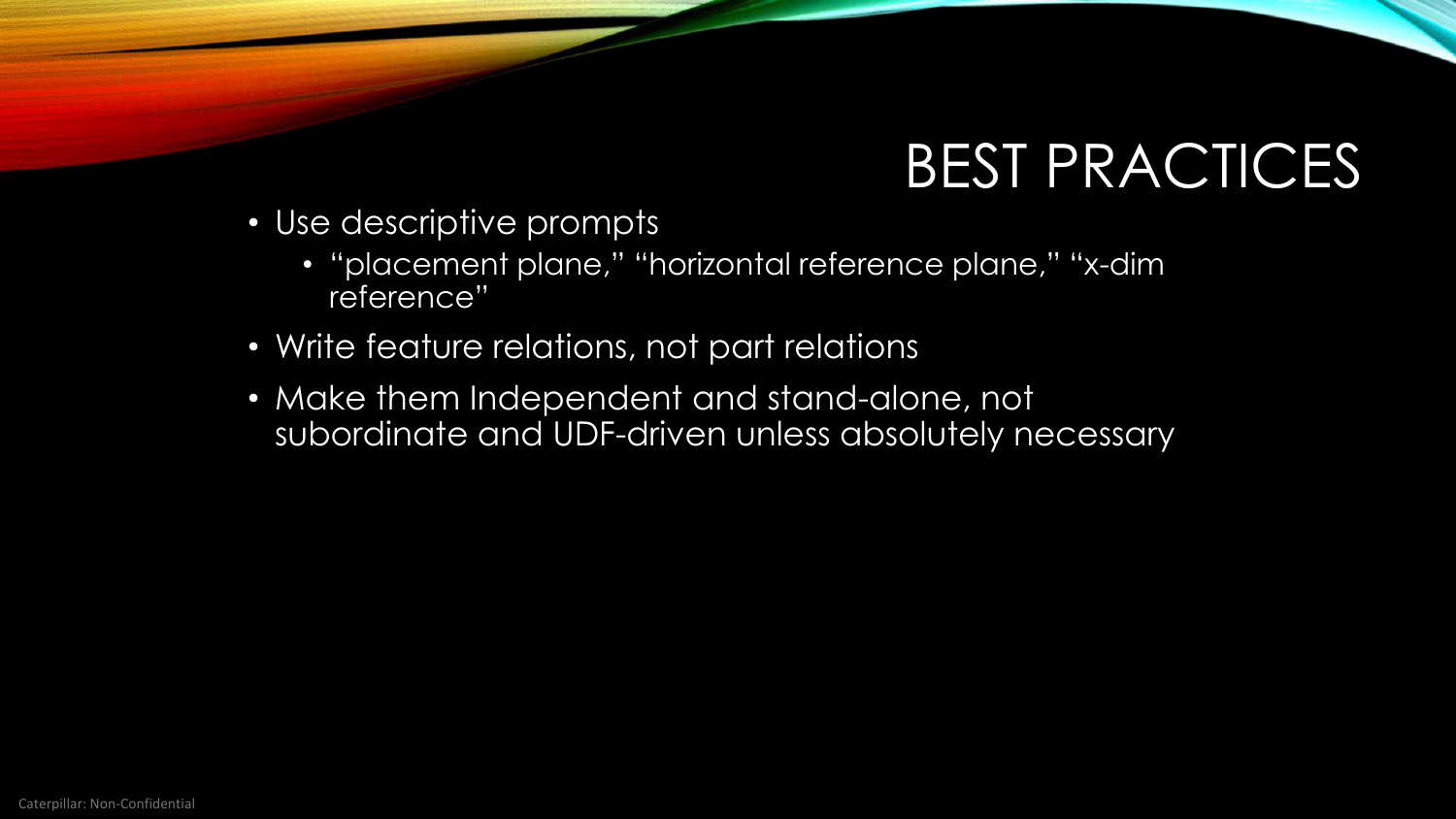TIPS

- Build/test/refine as much as needed
	- Expect it to be wrong the first few times
- Drive feature parameters from dimensions using feature relations then you can access info from them using saved notes, etc.

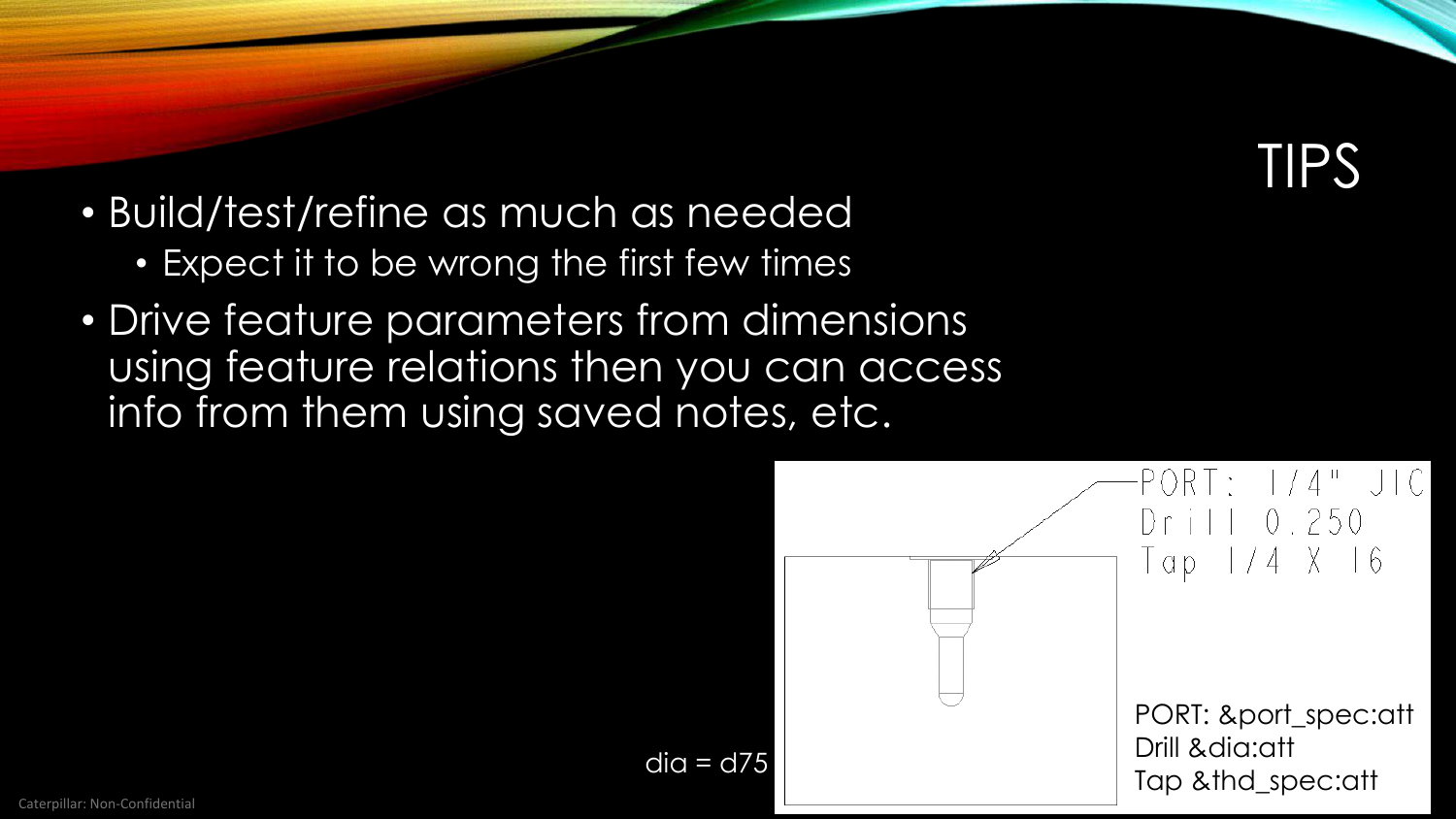- Build/test/refine as much as needed
	- Expect it to be wrong the first few times
- Drive feature parameters from dimensions using feature relations then you can access info from them using saved notes, etc.
- When sweeping along curves, use a single straight curve and "Loop" option for defining
	- Otherwise, you will be prompted for all the curves in the loop
- Analysis features add capability



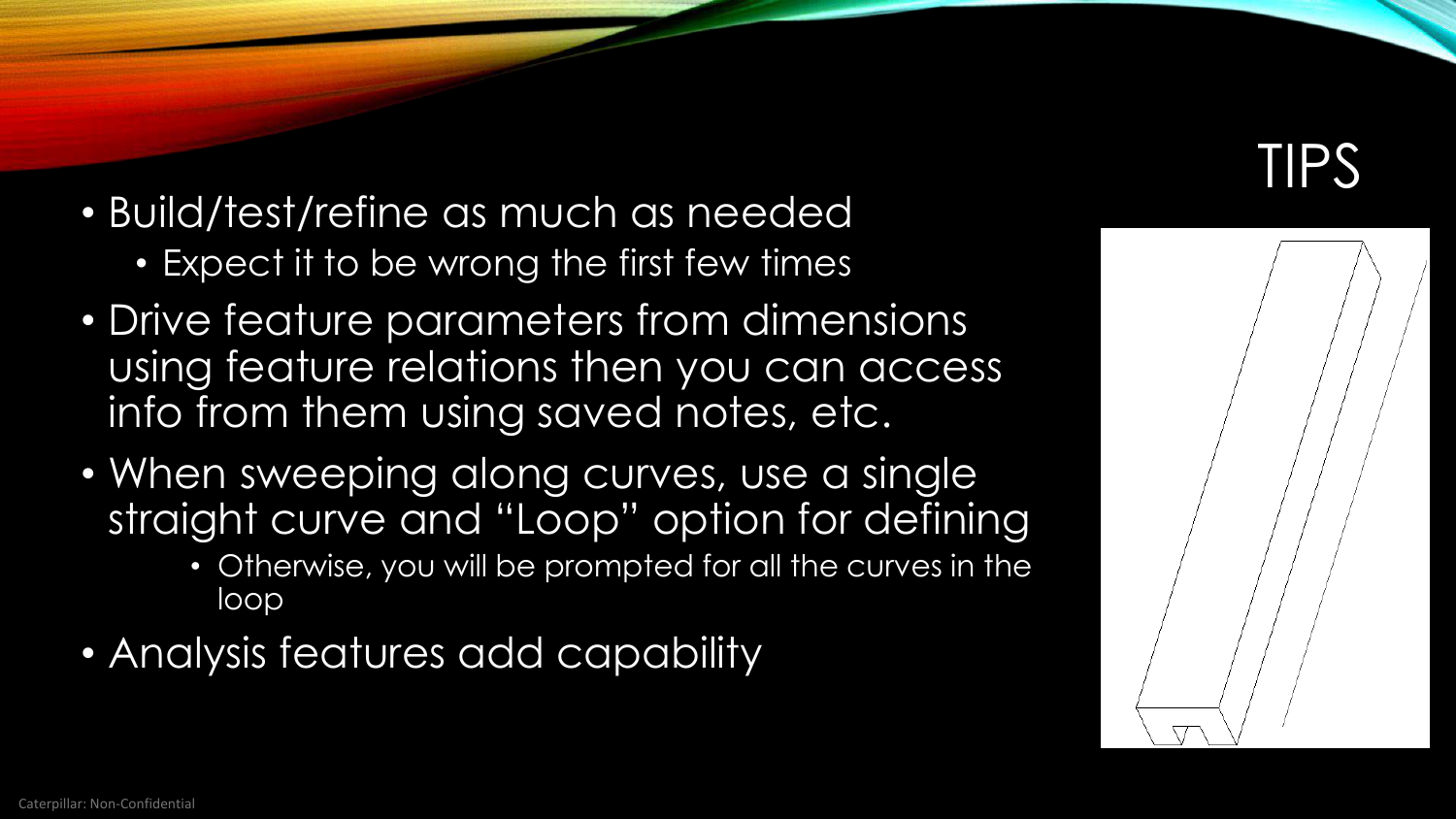# TIPS

- Carefully design the UDF
	- Capture the full intent (not just the shape)
		- Think about how you want it to change in various situations.
	- Build "extra" features that help capture intent and include them in the UDF analysis features, curves, surfaces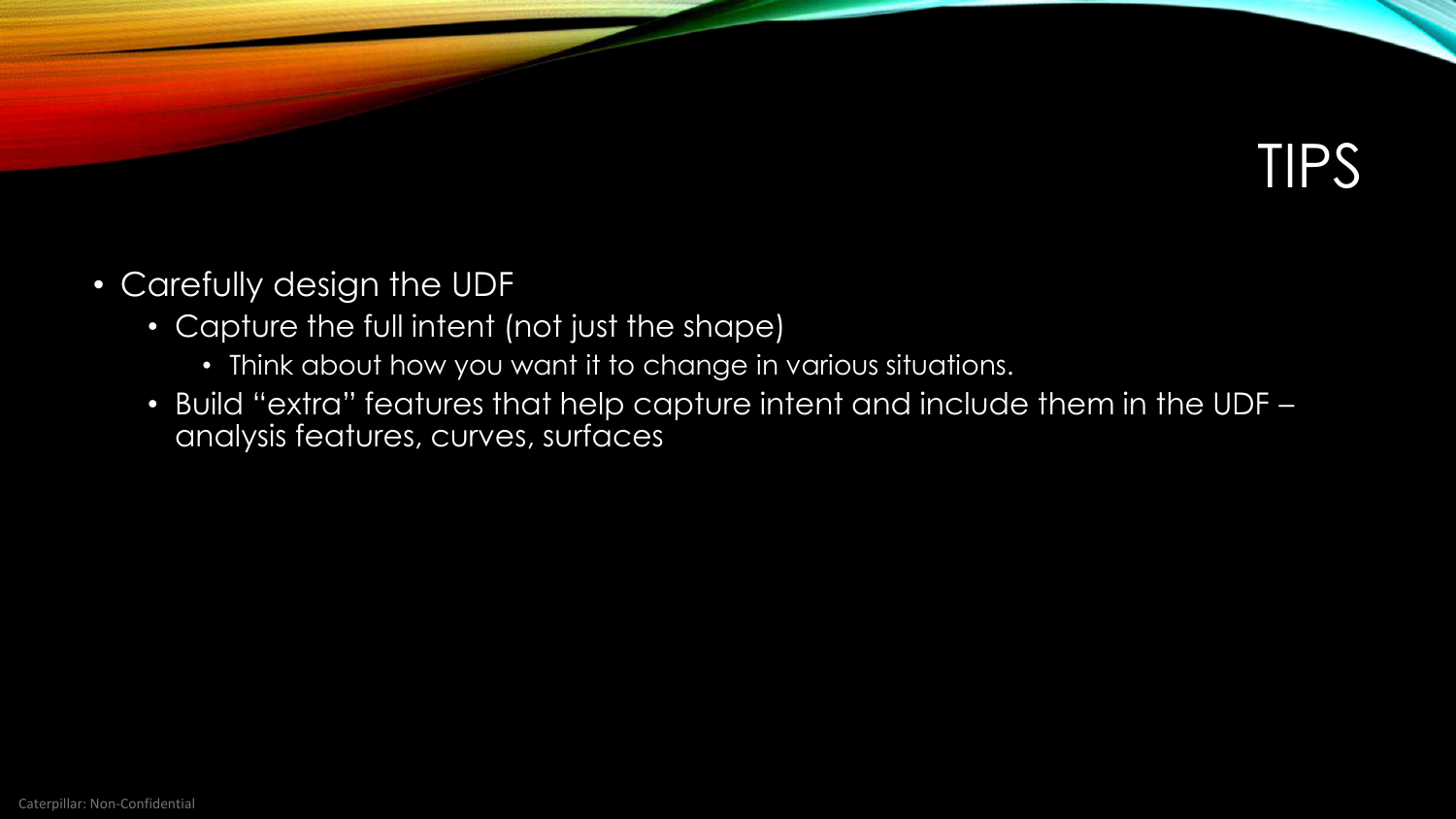Objective: Create a pattern of equally-spaced holes on a flange.

Emphasis: capture the intent

1. Create an analysis feature to measure edge of part.

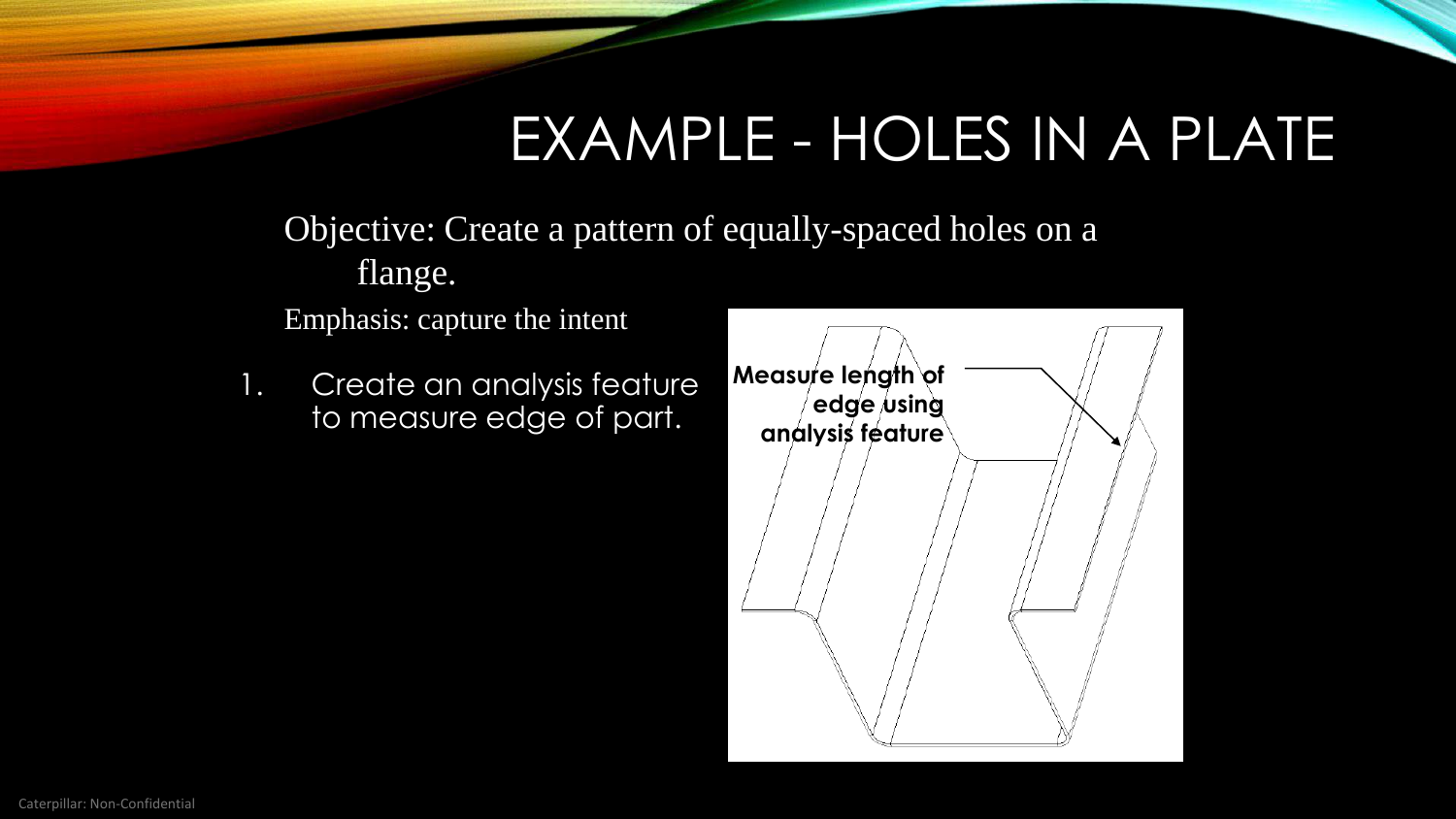Objective: Create a pattern of equally-spaced holes on a flange.

Emphasis: capture the intent

- 1. Create an analysis feature to measure edge of part.
- 2. Create pattern of holes.

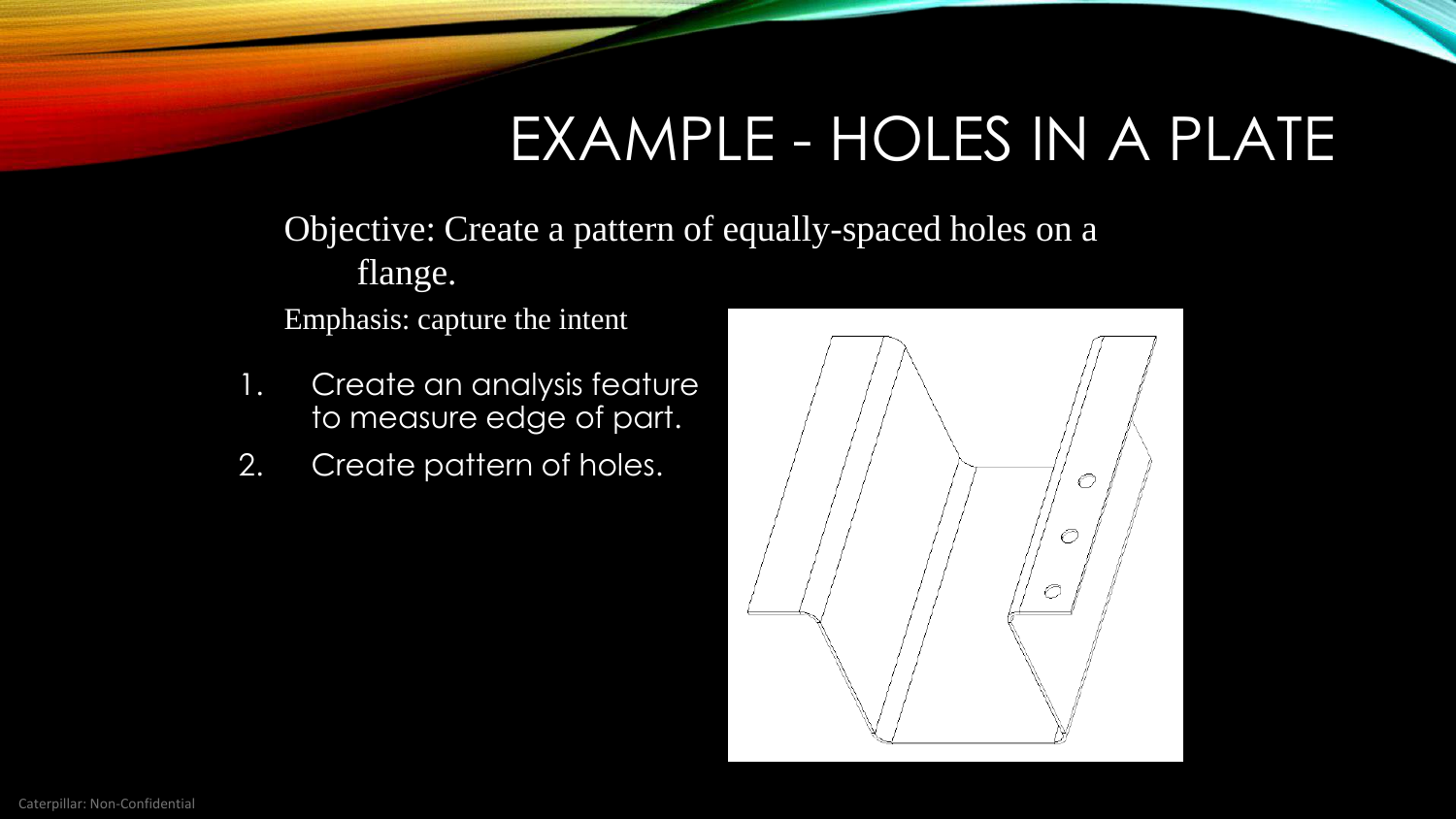Objective: Create a pattern of equally-spaced holes on a flange.

Emphasis: capture the intent

- 1. Create an analysis feature to measure edge of part.
- 2. Create pattern of holes.
- 3. Write feature relation in first hole feature
- 4. Create UDF analysis feature and holes

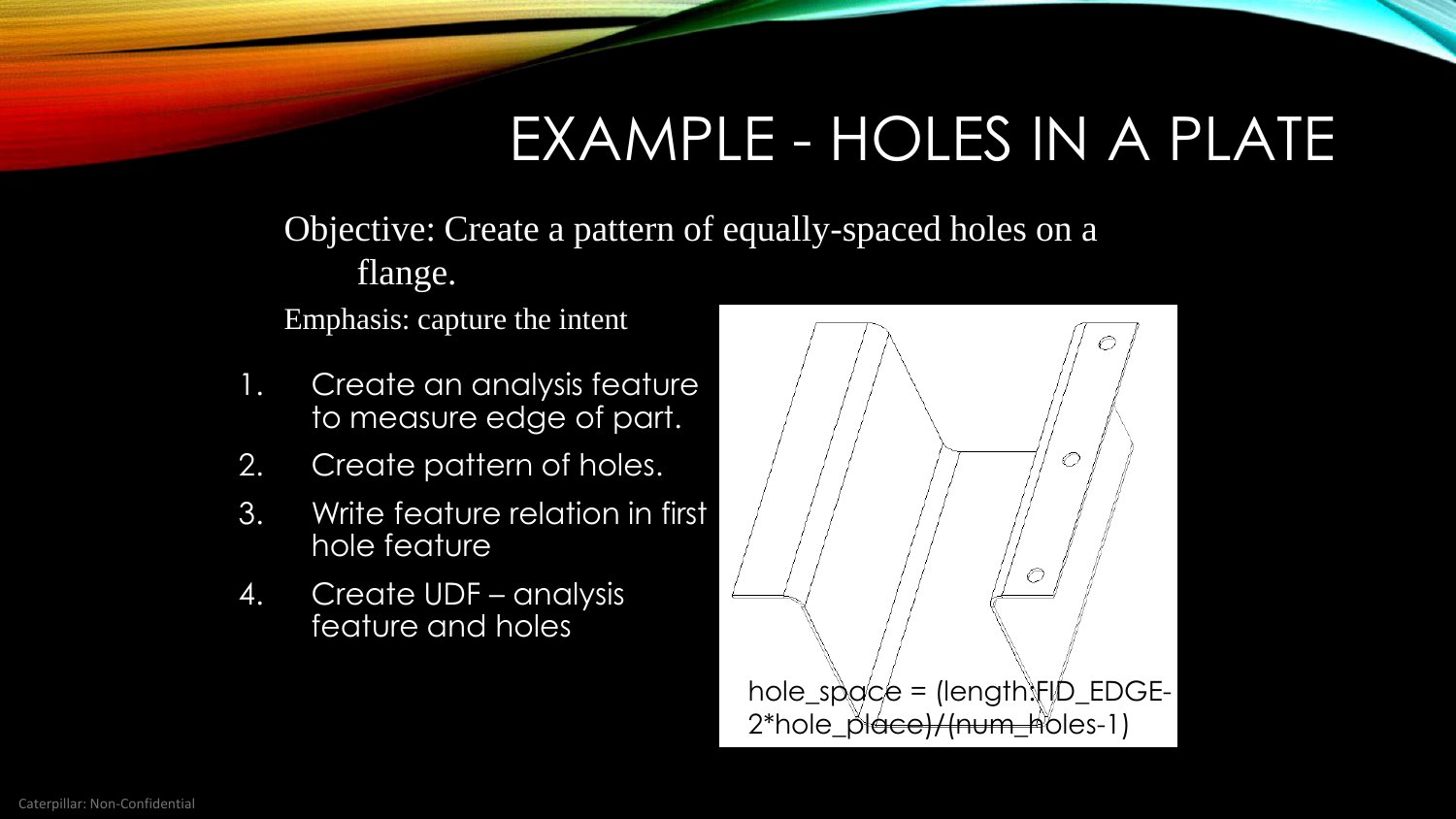Objective: Create a pattern of equally-spaced holes on a flange.

Emphasis: capture the intent

- 1. Create an analysis feature to measure edge of part.
- 2. Create pattern of holes.
- 3. Write feature relation in first hole feature
- 4. Create UDF analysis feature and holes
- 5. Use UDF Modify dimensions as néeded

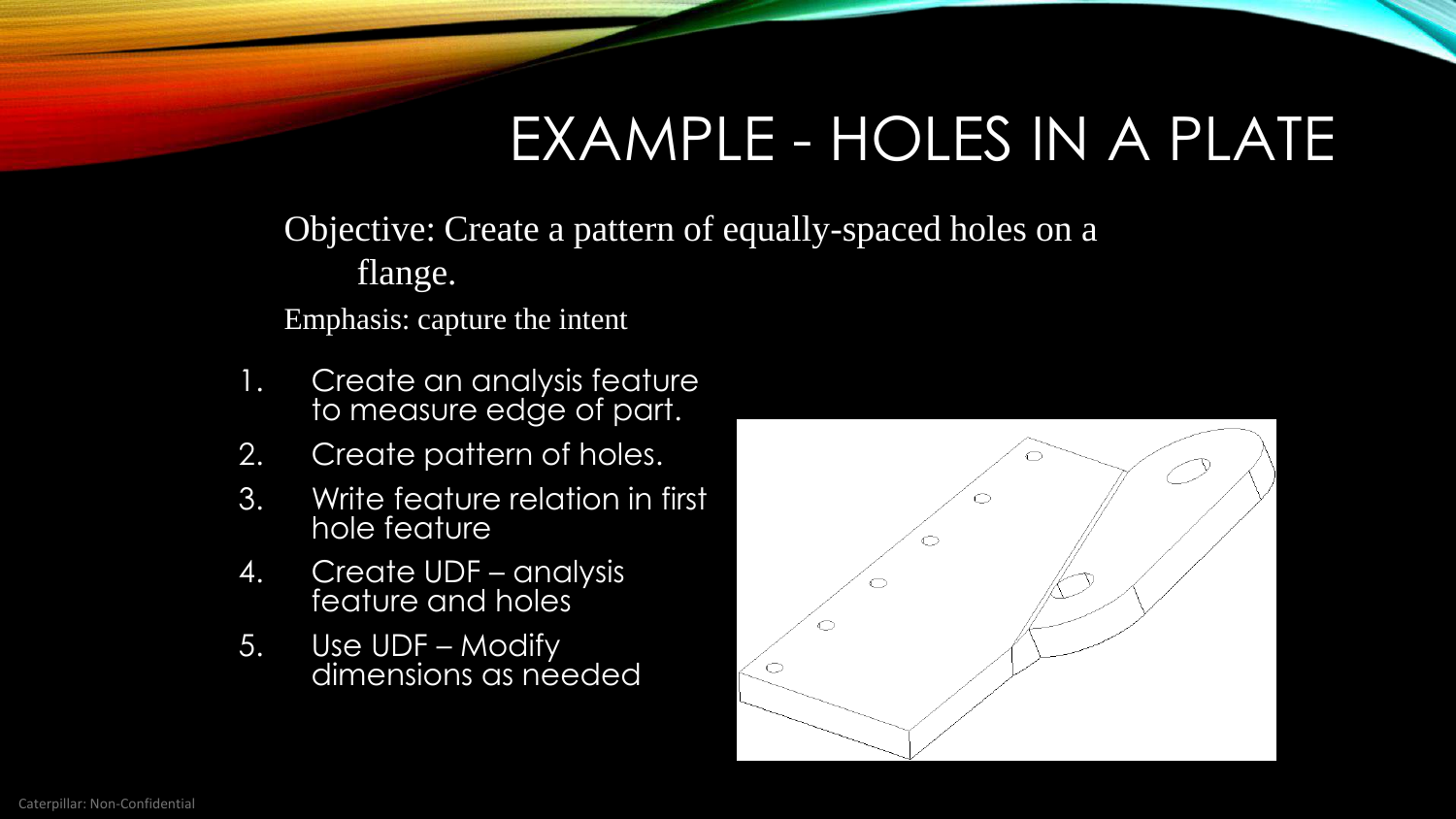# EXAMPLE – FIXTURE COMPONENTS AS FEATURES

#### Objective: Make a fixture weldment using features instead of parts

Emphasis: Be creative

- Create rectangular extruded protrusion in UDF part.
- In protrusion, create feature parameters for length, width, height.
- Write feature relations making parameters equal their dimensions, e.g. length=d5
- Write notes or use Toolkit to make a table to query for the parameters for each feature

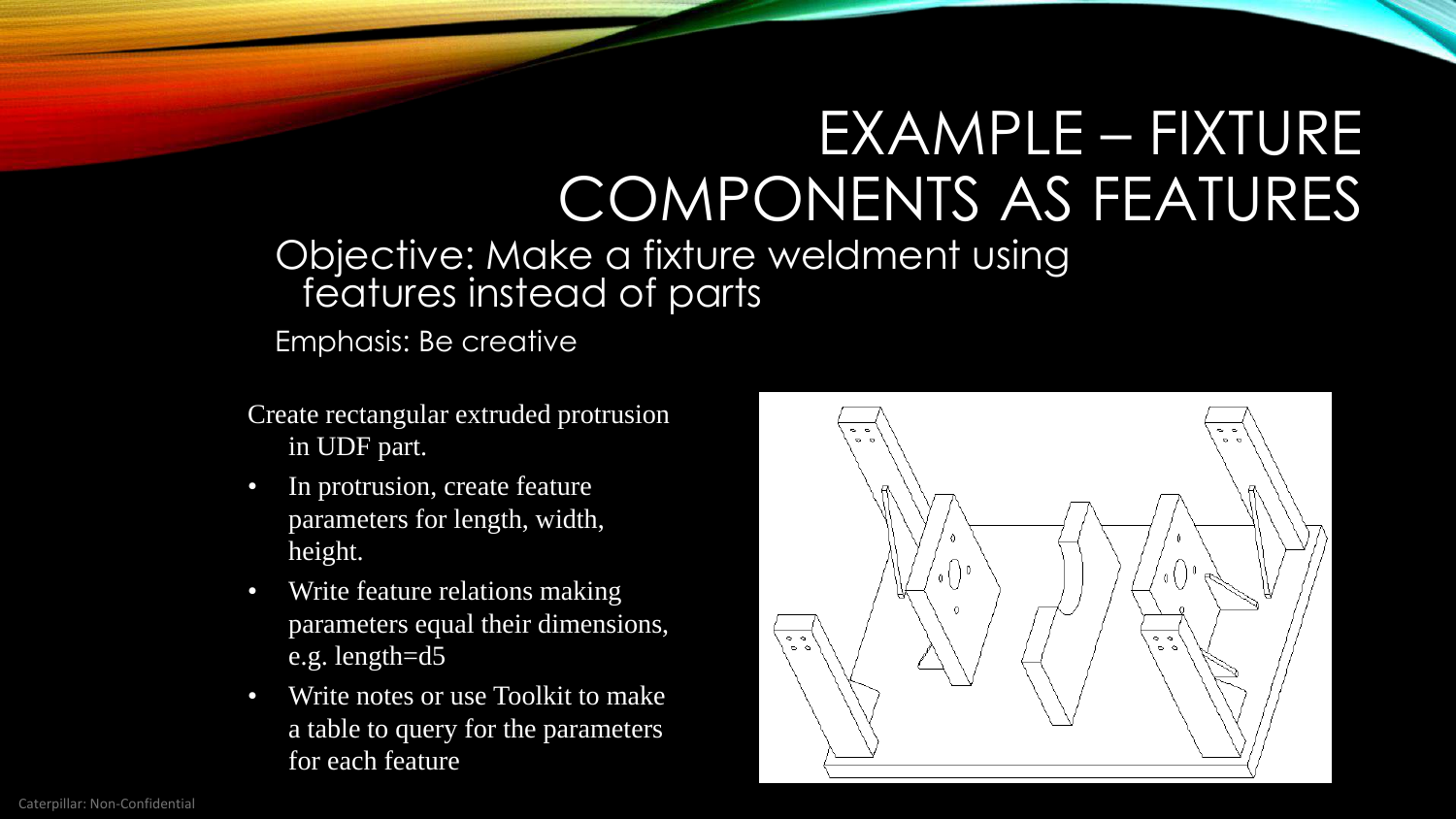#### EXAMPLE – HYDRAULIC PORTS

Objective: Reusable hydraulic ports that adhere to standards Emphasis: designing UDFs

1. Create an axis in the part.

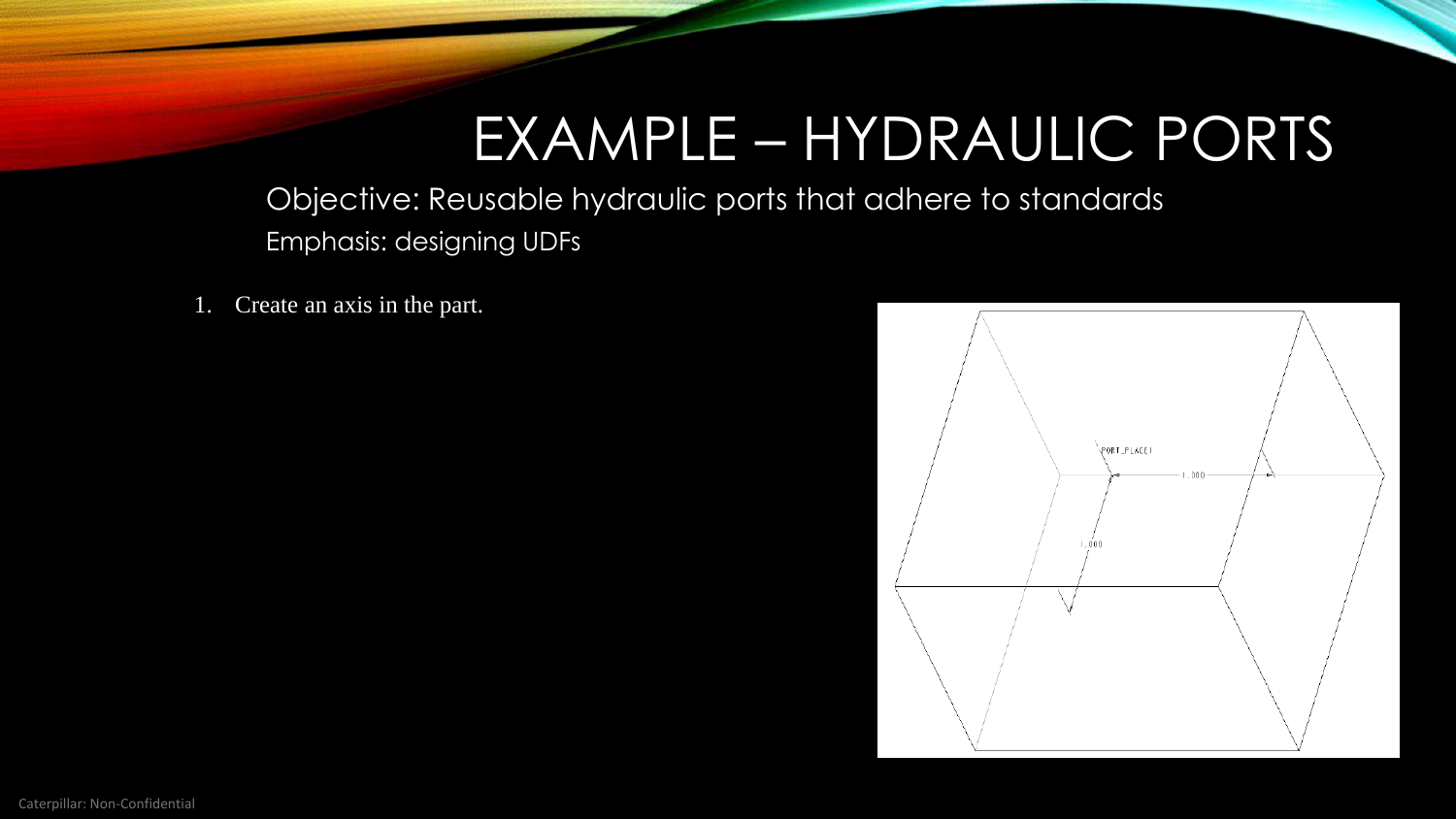#### EXAMPLE – HYDRAULIC PORTS

Objective: Reusable hydraulic ports that adhere to standards Emphasis: designing UDFs

- Create an axis in the part.
- 2. Create a coaxial hole through the axis, placed on top face of protrusion.

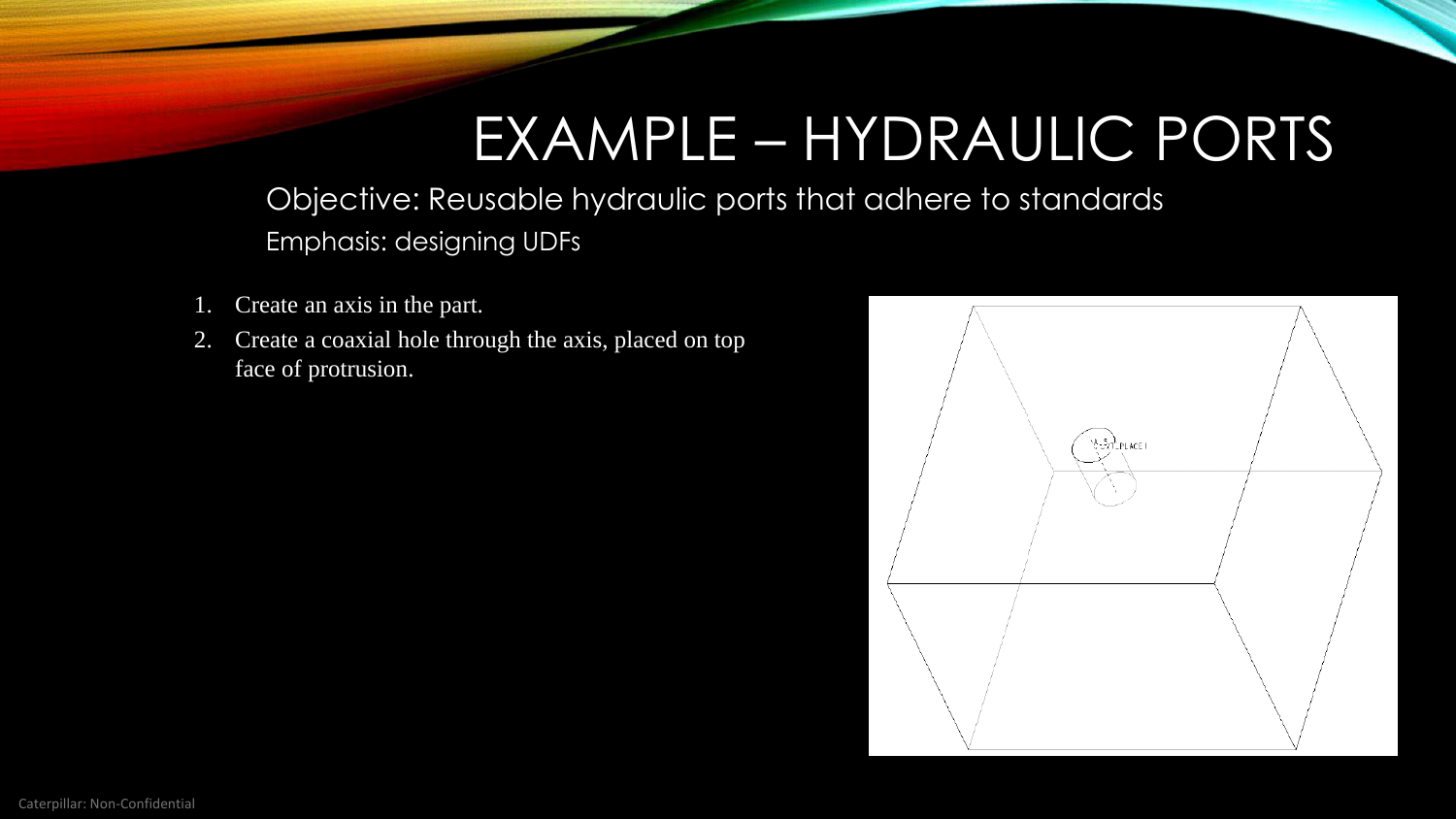#### EXAMPLE – HYDRAULIC PORTS

Objective: Reusable hydraulic ports that adhere to standards Emphasis: designing UDFs

- Create an axis in the part.
- 2. Create a coaxial hole through the axis, placed on top face of protrusion.
- 3. Create other holes, chamfers, etc. to complete the special feature.
- 4. In the first hole feature, create some standard feature parameters for the port spec. Write feature relations to relate them as appropriate to make them follow feature dimensions.
- 5. Create the UDF, selecting the holes (not the axis)
- 6. Create a family table using different dimensions and features.
- 7. Optional: create a note file that reads the feature parameters from the first hole. Use "<feature parameter>:att"

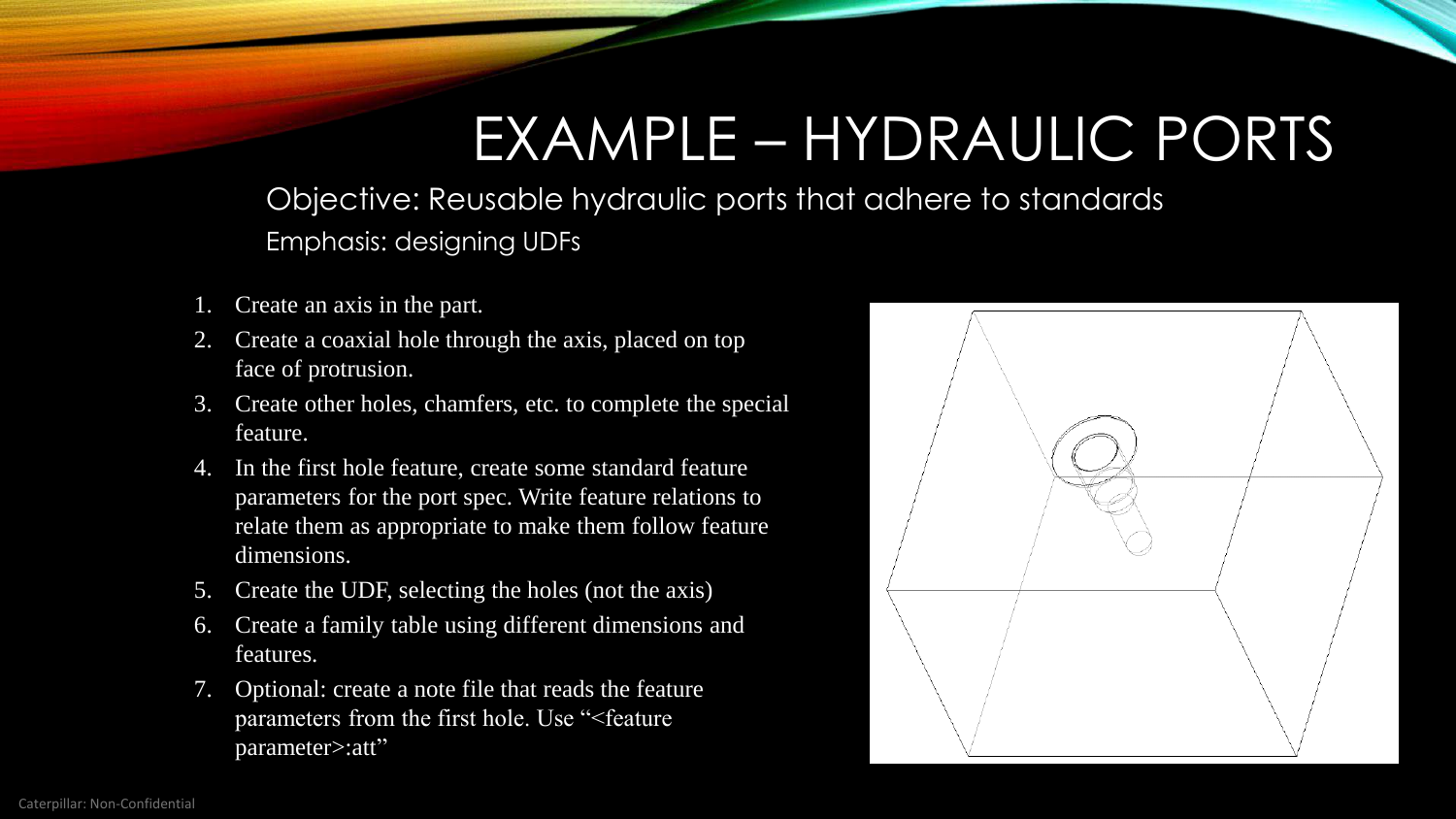#### EXAMPLE - ASSEMBLY COMPONENTS

Parts/assemblies that go together but are not a subassembly. Emphasis: UDF's not just for design parts

- 1. Create a new assembly for defining the UDF
- 2. Create simple parts for references for the UDF parts. A single part would be best.
- 3. Assemble the parts that will be part of the UDF.
- 4. Define the UDF.
- 5. To assemble all components, just pick assembly references (not component references)



 $\Box$ o $\boxtimes$ 

<sup>哪</sup> Model Tree File Tree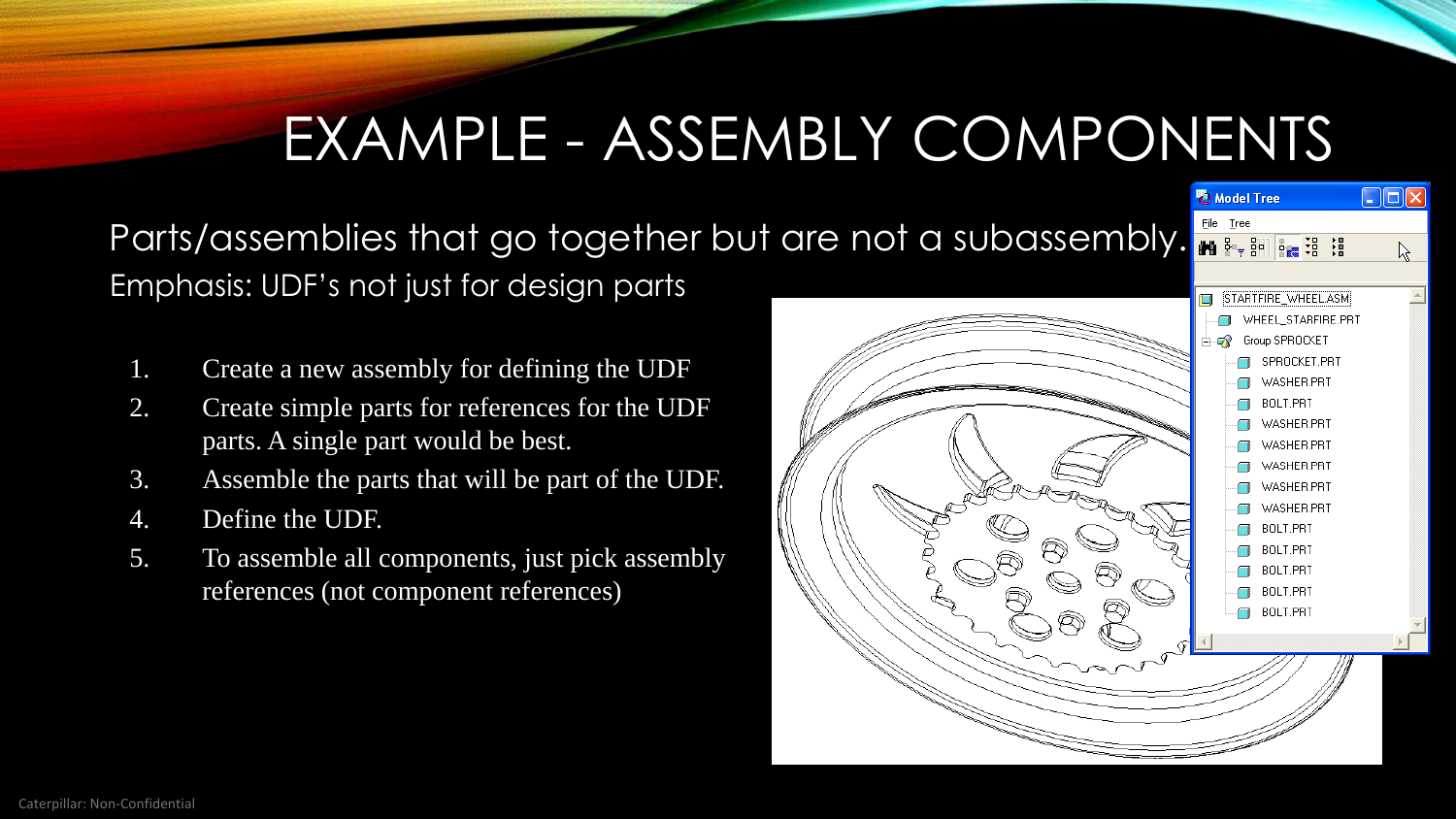#### EXAMPLE – ASSY-VARIABLE SPRING

Objective – create a spring that will change sizes depending

on the assembly where it's used.

Emphasis: Powerful Technology

- 1. Create a new part from start part.
- 2. Create offset datum plane from default.
- 3. Create analysis feature to measure the distance between offset plane and parent plane
- 4. Create spring features referencing the datum planes for length.
- 5. Write feature relation controlling spring pitch based on plane distance.
- 6. Define UDF do not include planes.
- 7. Use by assembling a new part into an assembly using the default plane of part. Create feature in part, referencing an assembly plane for top end of spring.



Caterpillar: Non-Confidential Shock\_absorber.asm Shock\_spring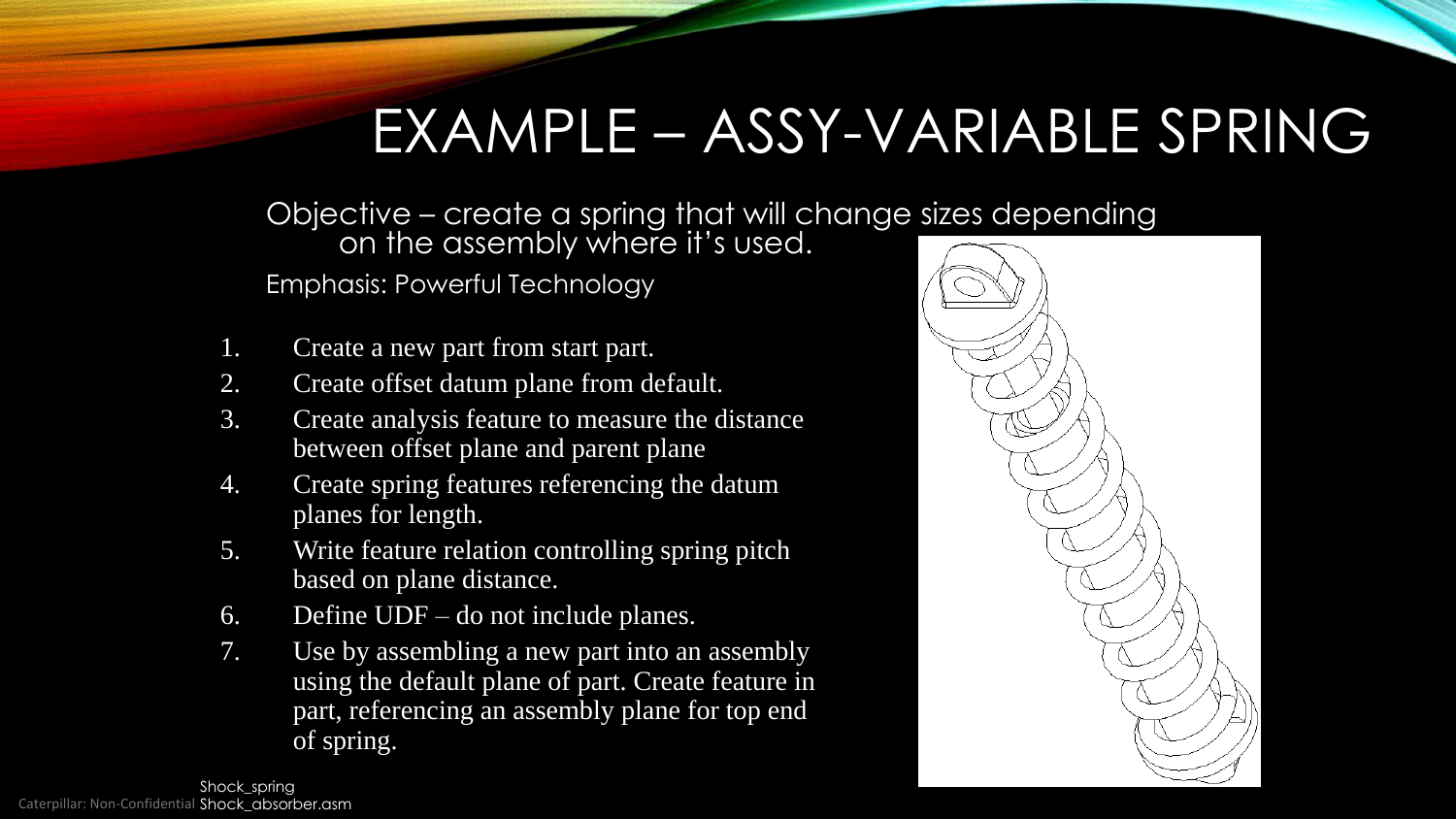# EXAMPLE – ASSY-VARIABLE SEAL

Objective – create a seal part that consists of standard material wrapped around a window or door edge. Emphasis: Intent, not geometry

- Create a new part
- 2. Create two parallel straight line curves next to each other.
- 3. Create a variable section sweep protrusion using one curve for the spine and one for the x-vector. Dimension/constrain section only to crosshairs, not geometry.
- 4. Create analysis feature measuring length of swept edge
- 5. Create UDF include swept protrusion and analysis feature.
- 6. In assembly where used, make two curves that follow the contour of the door/window.
- 7. Copy geom the curves into a new part.

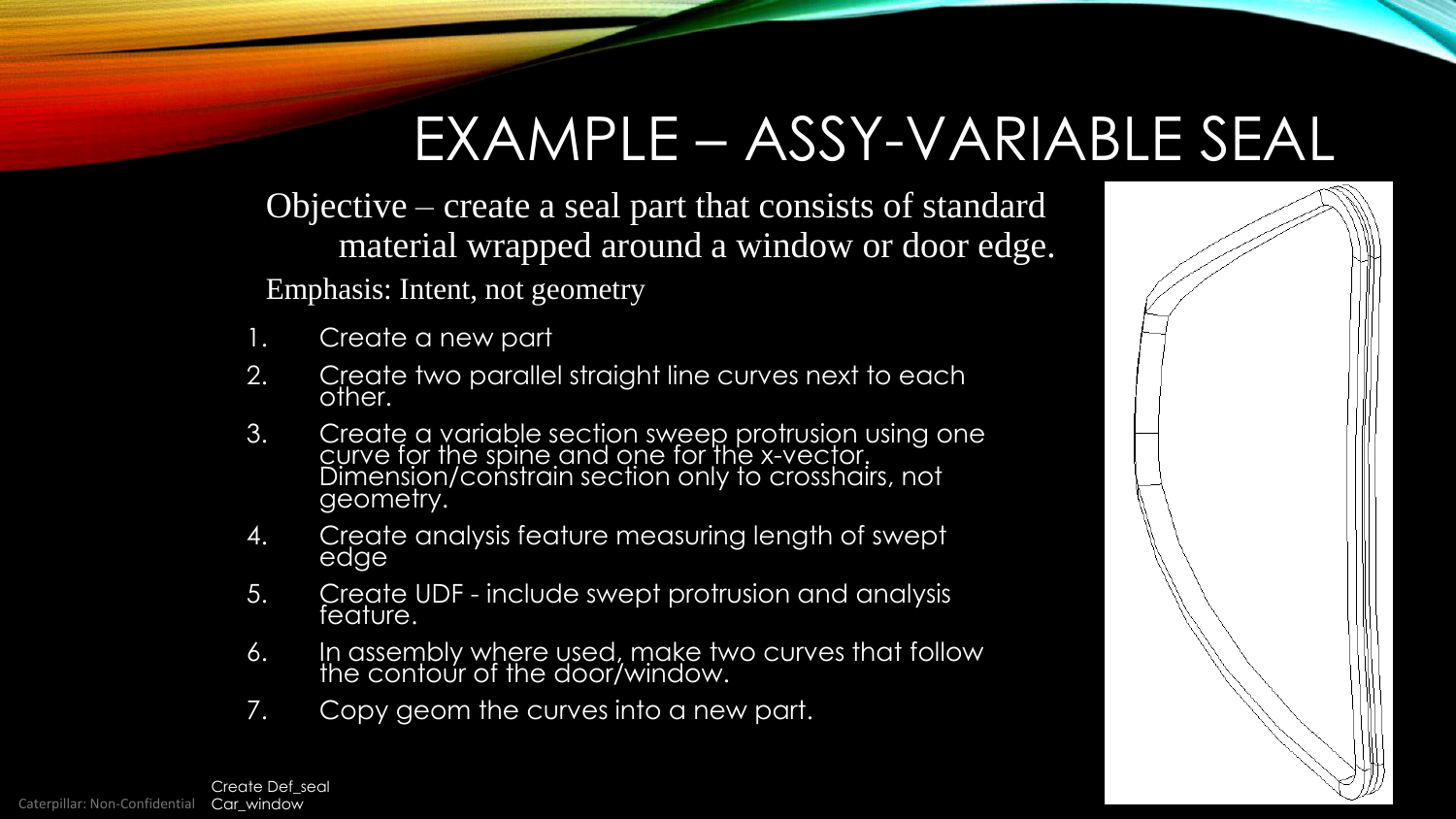# OTHER EXAMPLES

- NC features in Mfg models
	- probing
	- port drilling operations (drill/ream/tap/spot face)
	- Expert Machinist is basically a library of UDF's
- Power tool motor housings
- Skeleton features engine cylinder
- Mold features sprues, runners, gates
- User-defined analyses for behavioral modeling
- Pipes & hoses
- Hole creation interface is UDF with software interface added
- Sheet metal punches and notches